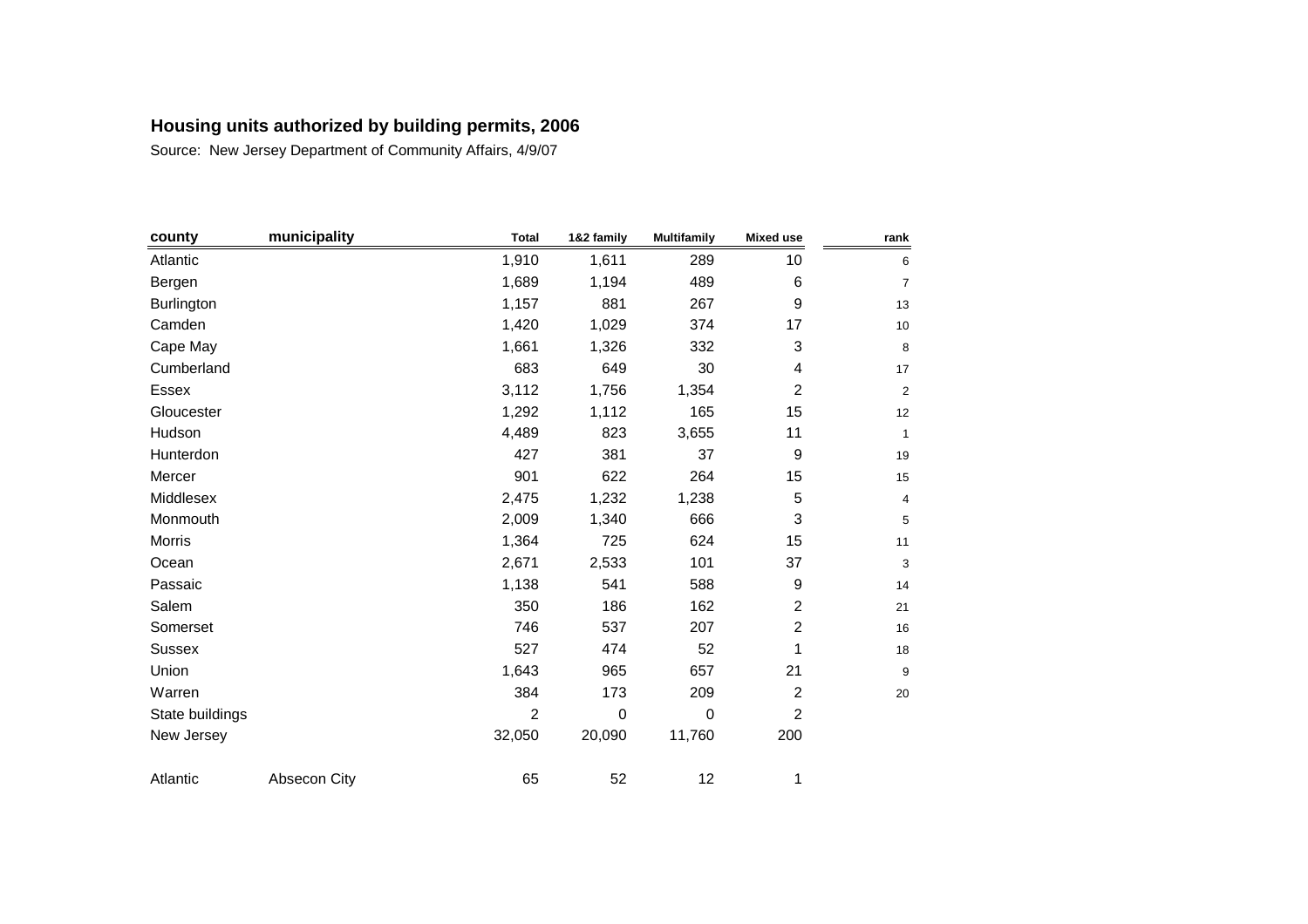| county   | municipality                | <b>Total</b>   | 1&2 family     | <b>Multifamily</b> | <b>Mixed use</b> | rank |
|----------|-----------------------------|----------------|----------------|--------------------|------------------|------|
| Atlantic | <b>Atlantic City</b>        | 281            | 96             | 182                | 3                |      |
| Atlantic | <b>Brigantine City</b>      | 79             | 79             | $\Omega$           | 0                |      |
| Atlantic | Buena Borough               | 15             | 13             | $\Omega$           | 2                |      |
| Atlantic | <b>Buena Vista Township</b> | 9              | 7              | $\Omega$           | 2                |      |
| Atlantic | Corbin City                 |                |                | $\Omega$           | 0                |      |
| Atlantic | Egg Harbor City             | 8              | 8              | $\Omega$           | 0                |      |
| Atlantic | Egg Harbor Township         | 625            | 603            | 22                 | 0                |      |
| Atlantic | <b>Estell Manor City</b>    | 5              | 5              | 0                  | 0                |      |
| Atlantic | Folsom Borough              | 4              | 4              | 0                  | 0                |      |
| Atlantic | Galloway Township           | 228            | 227            | $\Omega$           |                  |      |
| Atlantic | Hamilton Township           | 213            | 197            | 16                 | 0                |      |
| Atlantic | Hammonton Township          | 85             | 85             | $\Omega$           | 0                |      |
| Atlantic | Linwood City                | 13             | 13             | 0                  | 0                |      |
| Atlantic | Longport City               | 36             | 36             | $\Omega$           | 0                |      |
| Atlantic | Margate City                | 92             | 71             | 21                 | 0                |      |
| Atlantic | <b>Mullica City</b>         | 27             | 27             | $\Omega$           | 0                |      |
| Atlantic | Northfield City             | 17             | 17             | $\Omega$           | 0                |      |
| Atlantic | Pleasantville City          | 72             | 51             | 21                 | 0                |      |
| Atlantic | Port Republic City          | $\overline{c}$ | $\overline{2}$ | $\Omega$           | 0                |      |
| Atlantic | <b>Somers Point City</b>    | 29             | 14             | 15                 | 0                |      |
| Atlantic | <b>Ventnor City</b>         | 0              | $\Omega$       | 0                  | 0                |      |
| Atlantic | Weymouth Township           | 4              | 3              | 0                  | 1                |      |
| Bergen   | Allendale Borough           | $\mathbf 0$    | 0              | 0                  | 0                |      |
| Bergen   | Alpine Borough              | 14             | 14             | 0                  | 0                |      |
| Bergen   | Bergenfield Borough         | 17             | 17             | 0                  | 0                |      |
|          |                             |                |                |                    |                  |      |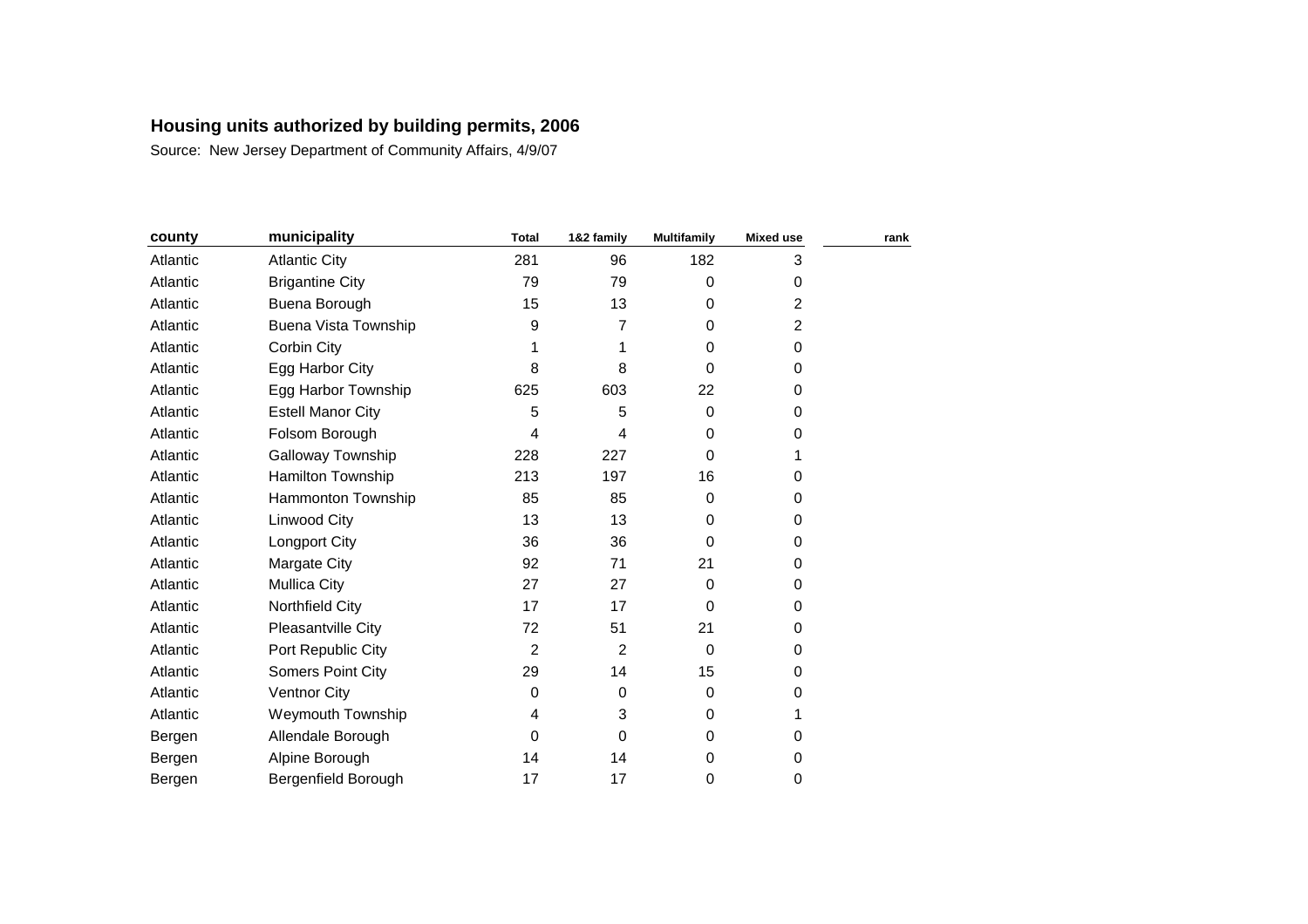| county | municipality              | <b>Total</b>   | 1&2 family | <b>Multifamily</b> | <b>Mixed use</b> | rank |
|--------|---------------------------|----------------|------------|--------------------|------------------|------|
| Bergen | Bogota Borough            | 3              | 3          | $\Omega$           | 0                |      |
| Bergen | Carlstadt Borough         | 21             | 21         | $\Omega$           | 0                |      |
| Bergen | Cliffside Park Borough    | 118            | 25         | 93                 | 0                |      |
| Bergen | Closter Borough           | 28             | 28         | $\Omega$           | 0                |      |
| Bergen | Cresskill Borough         | 13             | 13         | 0                  | 0                |      |
| Bergen | Demarest Borough          | 31             | 31         | 0                  | 0                |      |
| Bergen | Dumont Borough            | 8              | 8          | $\Omega$           | 0                |      |
| Bergen | Elmwood Park Borough      | 129            | 81         | 48                 | 0                |      |
| Bergen | East Rutherford Borough   | 1              | 1          | $\Omega$           | 0                |      |
| Bergen | Edgewater Borough         | 56             | 32         | 24                 | 0                |      |
| Bergen | Emerson Borough           | 43             | 7          | 36                 | 0                |      |
| Bergen | Englewood City            | 10             | 10         | $\mathbf 0$        | 0                |      |
| Bergen | Englewood Cliffs Borough  | 23             | 23         | $\Omega$           | 0                |      |
| Bergen | Fair Lawn Borough         | $\overline{7}$ | 7          | $\Omega$           | 0                |      |
| Bergen | Fairview Borough          | 32             | 22         | 10                 | 0                |      |
| Bergen | Fort Lee Borough          | 54             | 37         | 17                 | 0                |      |
| Bergen | Franklin Lakes Borough    | 140            | 37         | 100                | 3                |      |
| Bergen | <b>Garfield City</b>      | 12             | 12         | 0                  | 0                |      |
| Bergen | Glen Rock Borough         | 5              | 5          | $\Omega$           | 0                |      |
| Bergen | <b>Hackensack City</b>    | 64             | 4          | 60                 | 0                |      |
| Bergen | Harrington Park Borough   | 9              | 9          | 0                  | 0                |      |
| Bergen | Hasbrouck Heights Borough | 15             | 14         |                    | 0                |      |
| Bergen | Haworth Borough           | 9              | 9          | $\Omega$           | 0                |      |
| Bergen | Hillsdale Borough         | 6              | 6          | 0                  | 0                |      |
| Bergen | Ho-Ho-Kus Borough         | 4              | 4          | 0                  | 0                |      |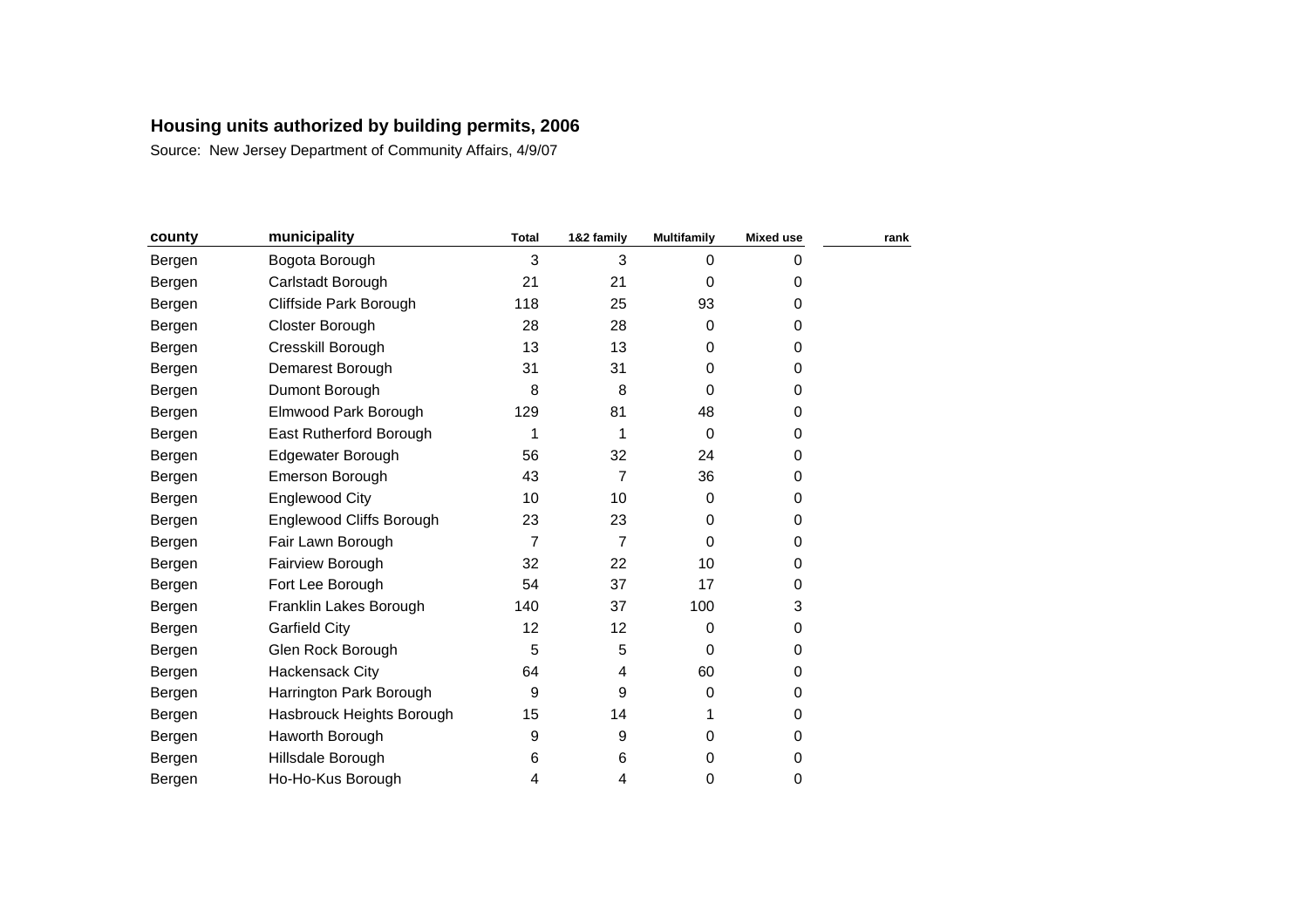| county | municipality               | <b>Total</b>     | 1&2 family     | <b>Multifamily</b> | <b>Mixed use</b> | rank |
|--------|----------------------------|------------------|----------------|--------------------|------------------|------|
| Bergen | Leonia Borough             | 3                | 3              | $\mathbf 0$        | 0                |      |
| Bergen | Little Ferry Borough       | 2                | 2              | 0                  | 0                |      |
| Bergen | Lodi Borough               | 26               | 26             | 0                  | 0                |      |
| Bergen | Lyndhurst Township         | $\overline{7}$   | 7              | 0                  | 0                |      |
| Bergen | Mahwah Township            | 32               | 31             | 0                  | 1                |      |
| Bergen | Maywood Borough            | 0                | 0              | 0                  | 0                |      |
| Bergen | Midland Park Borough       | 8                | 8              | 0                  | 0                |      |
| Bergen | Montvale Borough           | 49               | 49             | 0                  | 0                |      |
| Bergen | Moonachie Borough          | $\overline{2}$   | $\overline{2}$ | $\Omega$           | 0                |      |
| Bergen | New Milford Borough        | 20               | 10             | 10                 | 0                |      |
| Bergen | North Arlington Borough    | $\boldsymbol{0}$ | $\mathbf 0$    | 0                  | 0                |      |
| Bergen | Northvale Borough          | 18               | 18             | 0                  | 0                |      |
| Bergen | Norwood Borough            | 10               | 10             | 0                  | 0                |      |
| Bergen | Oakland Borough            | 8                | 8              | 0                  | 0                |      |
| Bergen | Old Tappan Borough         | 32               | 32             | 0                  | 0                |      |
| Bergen | Oradell Borough            | 5                | 5              | $\Omega$           | 0                |      |
| Bergen | Palisades Park Borough     | 187              | 132            | 54                 |                  |      |
| Bergen | Paramus Borough            | 42               | 42             | 0                  | 0                |      |
| Bergen | Park Ridge Borough         | 59               | 23             | 35                 |                  |      |
| Bergen | Ramsey Borough             | 12               | 12             | 0                  | 0                |      |
| Bergen | Ridgefield Borough         | 13               | 13             | 0                  | 0                |      |
| Bergen | Ridgefield Park Village    | 4                | 4              | 0                  | 0                |      |
| Bergen | Ridgewood Village          | 11               | 11             | $\Omega$           | 0                |      |
| Bergen | River Edge Borough         | 3                | 3              | 0                  | 0                |      |
| Bergen | <b>River Vale Township</b> | 6                | 6              | 0                  | 0                |      |
|        |                            |                  |                |                    |                  |      |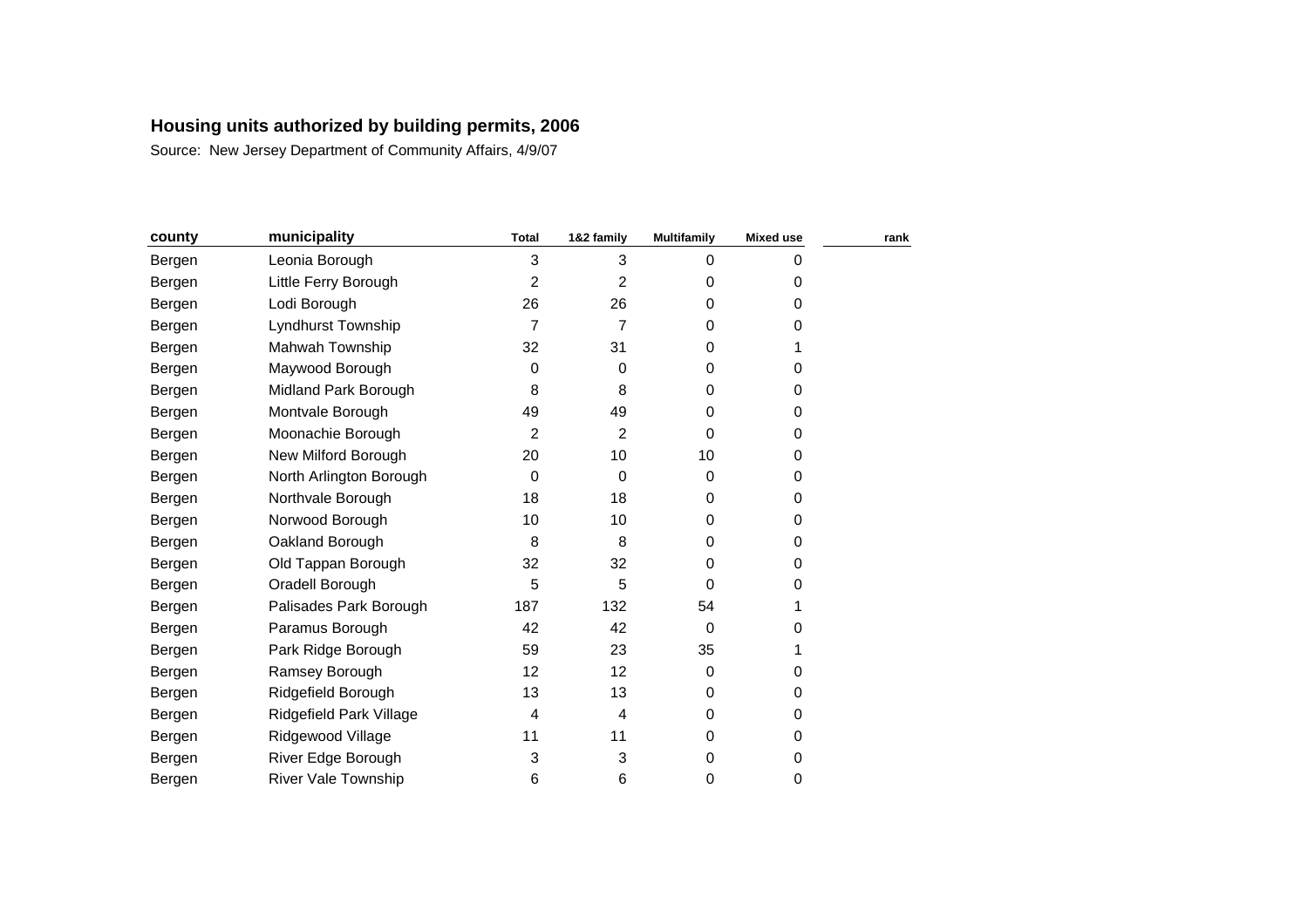| county     | municipality                 | <b>Total</b> | 1&2 family  | <b>Multifamily</b> | <b>Mixed use</b> | rank |
|------------|------------------------------|--------------|-------------|--------------------|------------------|------|
| Bergen     | Rochelle Park Township       | 10           | 10          | 0                  | 0                |      |
| Bergen     | Rockleigh Borough            | 0            | $\mathbf 0$ | 0                  | 0                |      |
| Bergen     | <b>Rutherford Borough</b>    | 18           | 17          |                    | 0                |      |
| Bergen     | Saddle Brook Township        | 16           | 16          | $\Omega$           | 0                |      |
| Bergen     | Saddle River Borough         | 16           | 16          | $\Omega$           | 0                |      |
| Bergen     | South Hackensack Twp         | 2            | 2           | $\Omega$           | 0                |      |
| Bergen     | <b>Teaneck Township</b>      | 17           | 17          | $\Omega$           | 0                |      |
| Bergen     | <b>Tenafly Borough</b>       | 53           | 53          | 0                  | 0                |      |
| Bergen     | Teterboro Borough            | 0            | $\mathbf 0$ | 0                  | 0                |      |
| Bergen     | Upper Saddle River Borough   | 27           | 27          | $\Omega$           | 0                |      |
| Bergen     | <b>Waldwick Borough</b>      | 3            | 3           | $\Omega$           | 0                |      |
| Bergen     | <b>Wallington Borough</b>    | 45           | 45          | $\Omega$           | 0                |      |
| Bergen     | Washington Township          | 2            | 2           | $\Omega$           | 0                |      |
| Bergen     | Westwood Borough             | 6            | 6           | $\Omega$           | 0                |      |
| Bergen     | Woodcliff Lake Borough       | 12           | 12          | $\Omega$           | 0                |      |
| Bergen     | Wood-Ridge Borough           | 14           | 14          | $\Omega$           | 0                |      |
| Bergen     | Wyckoff Township             | 17           | 17          | 0                  | 0                |      |
| Burlington | <b>Bass River Township</b>   | 12           | 12          | $\Omega$           | 0                |      |
| Burlington | <b>Beverly City</b>          | 26           |             | 25                 | 0                |      |
| Burlington | <b>Bordentown City</b>       | 4            | 0           | 0                  | 4                |      |
| Burlington | <b>Bordentown Township</b>   | 1            |             | 0                  | 0                |      |
| Burlington | <b>Burlington City</b>       | 9            | 8           |                    | 0                |      |
| Burlington | <b>Burlington Township</b>   | 36           | 36          | $\Omega$           | 0                |      |
| Burlington | <b>Chesterfield Township</b> | 240          | 240         | 0                  | 0                |      |
| Burlington | Cinnaminson Township         | 7            | 7           | 0                  | 0                |      |
|            |                              |              |             |                    |                  |      |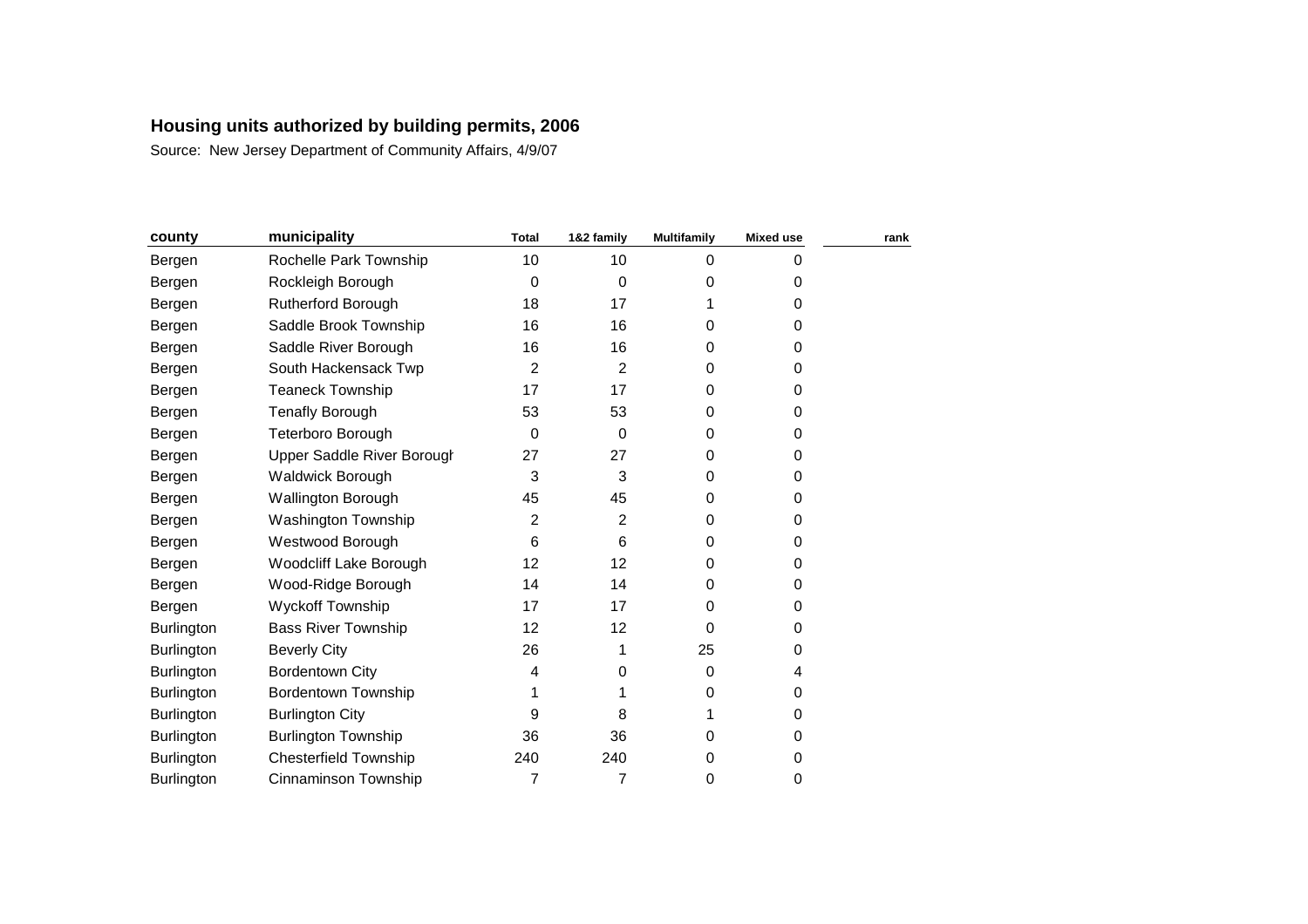| county            | municipality                   | <b>Total</b>   | 1&2 family     | <b>Multifamily</b> | <b>Mixed use</b> | rank |
|-------------------|--------------------------------|----------------|----------------|--------------------|------------------|------|
| Burlington        | Delanco Township               | 90             | 9              | 81                 | 0                |      |
| Burlington        | Delran Township                | 35             | 35             | 0                  | 0                |      |
| <b>Burlington</b> | Eastampton Township            | 3              | 3              | 0                  | 0                |      |
| <b>Burlington</b> | <b>Edgewater Park Township</b> | 0              | $\Omega$       | $\Omega$           | 0                |      |
| <b>Burlington</b> | Evesham Township               | 19             | 19             | $\Omega$           | 0                |      |
| Burlington        | Fieldsboro Borough             | 2              | 2              | 0                  | 0                |      |
| <b>Burlington</b> | <b>Florence Township</b>       | 49             | 46             | 3                  | 0                |      |
| <b>Burlington</b> | Hainesport Township            | 6              | 6              | 0                  | 0                |      |
| <b>Burlington</b> | <b>Lumberton Township</b>      | 31             | 31             | 0                  | 0                |      |
| <b>Burlington</b> | Mansfield Township             | 29             | 29             | 0                  | 0                |      |
| Burlington        | Maple Shade Borough            | 11             | 11             | 0                  | 0                |      |
| Burlington        | <b>Medford Township</b>        | 14             | 14             | 0                  | 0                |      |
| Burlington        | Medford Lakes Borough          | 7              | $\overline{7}$ | $\Omega$           | 0                |      |
| Burlington        | Moorestown Township            | 48             | 32             | 16                 | 0                |      |
| <b>Burlington</b> | Mount Holly Township           | $\overline{c}$ | 2              | 0                  | 0                |      |
| <b>Burlington</b> | Mount Laurel Township          | 91             | 89             |                    |                  |      |
| Burlington        | New Hanover Township           | 17             | 17             | 0                  | 0                |      |
| <b>Burlington</b> | North Hanover Township         | 13             | 13             | $\Omega$           | 0                |      |
| Burlington        | Palmyra Borough                | 3              | 3              | 0                  | 0                |      |
| <b>Burlington</b> | Pemberton Borough              | 61             | 61             | 0                  | 0                |      |
| Burlington        | Pemberton Township             | 28             | 28             | 0                  | 0                |      |
| Burlington        | <b>Riverside Township</b>      | 5              | 5              | 0                  | 0                |      |
| <b>Burlington</b> | Riverton Borough               | 4              | 4              | 0                  | 0                |      |
| <b>Burlington</b> | Shamong Township               | 7              | 7              | 0                  | 0                |      |
| <b>Burlington</b> | Southampton Township           | 44             | 44             | 0                  | 0                |      |
|                   |                                |                |                |                    |                  |      |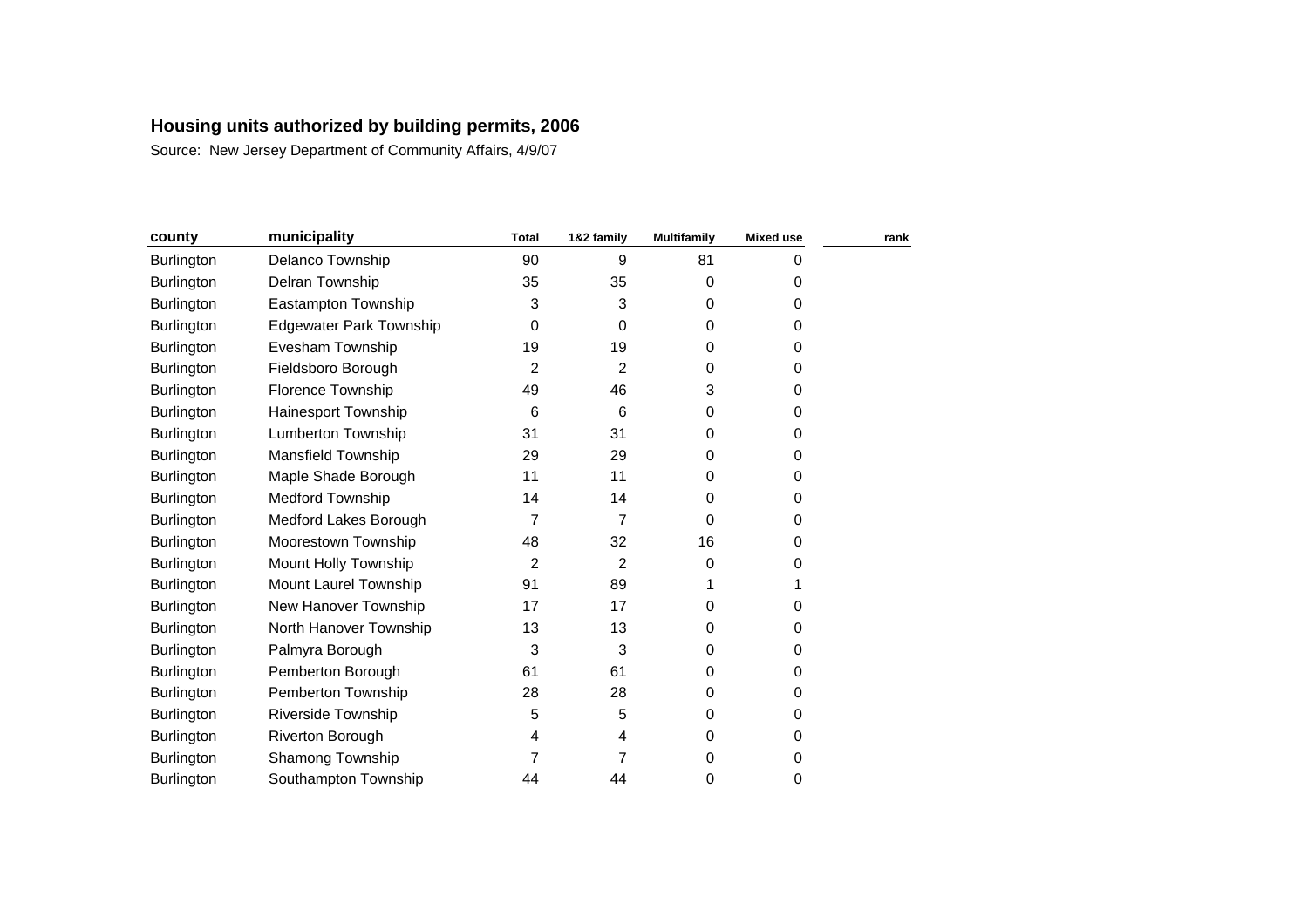| county            | municipality               | <b>Total</b> | 1&2 family | <b>Multifamily</b> | <b>Mixed use</b> | rank |
|-------------------|----------------------------|--------------|------------|--------------------|------------------|------|
| Burlington        | Springfield Township       | 5            | 5          | $\Omega$           | 0                |      |
| <b>Burlington</b> | <b>Tabernacle Township</b> | 15           | 11         | 0                  | 4                |      |
| Burlington        | Washington Township        | 1            |            | 0                  | 0                |      |
| Burlington        | <b>Westampton Township</b> | 25           | 25         | 0                  | 0                |      |
| <b>Burlington</b> | Willingboro Township       | 148          | 8          | 140                | 0                |      |
| Burlington        | Woodland Township          | 5            | 5          | 0                  | 0                |      |
| <b>Burlington</b> | Wrightstown Borough        | 4            | 4          | 0                  | 0                |      |
| Camden            | Audubon Borough            | 1            |            | $\Omega$           | 0                |      |
| Camden            | Audubon Park Borough       | 0            | 0          | 0                  | 0                |      |
| Camden            | <b>Barrington Borough</b>  | 11           | 11         | 0                  | 0                |      |
| Camden            | Bellmawr Borough           | 5            | 5          | 0                  | 0                |      |
| Camden            | Berlin Borough             | 29           | 29         | 0                  | 0                |      |
| Camden            | <b>Berlin Township</b>     | 13           | 13         | 0                  | 0                |      |
| Camden            | Brooklawn Borough          | 0            | $\Omega$   | 0                  | 0                |      |
| Camden            | Camden City                | 270          | 115        | 155                | 0                |      |
| Camden            | Cherry Hill Township       | 130          | 130        | 0                  | 0                |      |
| Camden            | <b>Chesilhurst Borough</b> | 5            | 5          | $\Omega$           | 0                |      |
| Camden            | Clementon Borough          | 4            | 4          | $\Omega$           | 0                |      |
| Camden            | Collingswood Borough       | 162          | 24         | 138                | 0                |      |
| Camden            | Gibbsboro Borough          | 1            | 1          | 0                  | 0                |      |
| Camden            | Gloucester City            | 20           | 20         | $\Omega$           | 0                |      |
| Camden            | <b>Gloucester Township</b> | 113          | 82         | 28                 | 3                |      |
| Camden            | Haddon Township            | 6            | 6          | 0                  | 0                |      |
| Camden            | Haddonfield Borough        | 14           | 14         | 0                  | 0                |      |
| Camden            | Haddon Heights Borough     | 3            | 3          | 0                  | 0                |      |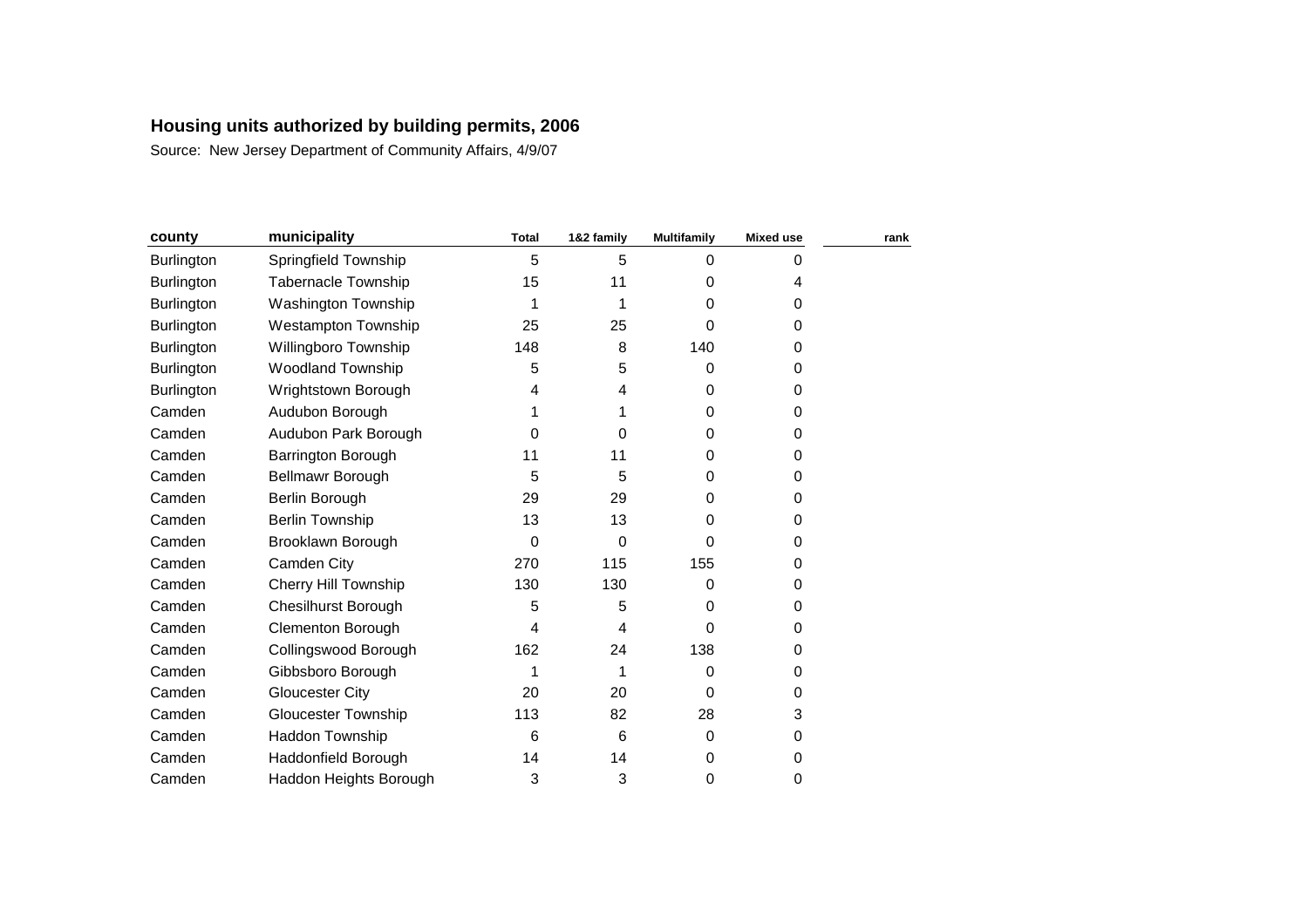| county   | municipality             | <b>Total</b> | 1&2 family | <b>Multifamily</b> | <b>Mixed use</b> | rank |
|----------|--------------------------|--------------|------------|--------------------|------------------|------|
| Camden   | Hi-nella Borough         | 0            | $\Omega$   | $\Omega$           | 0                |      |
| Camden   | Laurel Springs Borough   | 1            |            | 0                  | 0                |      |
| Camden   | Lawnside Borough         | 35           | 24         | $\Omega$           | 11               |      |
| Camden   | Lindenwold Borough       | 6            | 6          | 0                  | 0                |      |
| Camden   | Magnolia Borough         | 2            | 2          | $\Omega$           | 0                |      |
| Camden   | Merchantville Borough    | 20           | 20         | 0                  | 0                |      |
| Camden   | Mount Ephraim Borough    | 6            | 4          | 0                  | 2                |      |
| Camden   | Oaklyn Borough           | 0            | $\Omega$   | $\Omega$           | 0                |      |
| Camden   | Pennsauken Township      | 66           | 13         | 53                 | 0                |      |
| Camden   | Pine Hill Borough        | 11           | 11         | $\Omega$           | 0                |      |
| Camden   | Pine Valley Borough      | 1            |            | $\Omega$           | 0                |      |
| Camden   | Runnemede Borough        | 12           | 12         | 0                  | 0                |      |
| Camden   | Somerdale Borough        | 8            | 8          | 0                  | 0                |      |
| Camden   | <b>Stratford Borough</b> | 3            | 3          | 0                  | 0                |      |
| Camden   | Tavistock Borough        | 0            | 0          | 0                  | 0                |      |
| Camden   | Voorhees Township        | 75           | 75         | $\Omega$           | 0                |      |
| Camden   | Waterford Township       | 13           | 13         | 0                  | 0                |      |
| Camden   | <b>Winslow Township</b>  | 373          | 372        | $\Omega$           |                  |      |
| Camden   | Woodlynne Borough        | 1            |            | $\Omega$           | 0                |      |
| Cape May | Avalon Borough           | 100          | 93         | 7                  | 0                |      |
| Cape May | Cape May City            | 6            | 6          | $\Omega$           | 0                |      |
| Cape May | Cape May Point Borough   | 3            | 3          | $\Omega$           | 0                |      |
| Cape May | Dennis Township          | 12           | 12         | $\Omega$           | 0                |      |
| Cape May | Lower Township           | 75           | 53         | 22                 | 0                |      |
| Cape May | Middle Township          | 160          | 158        | 0                  | $\overline{c}$   |      |
|          |                          |              |            |                    |                  |      |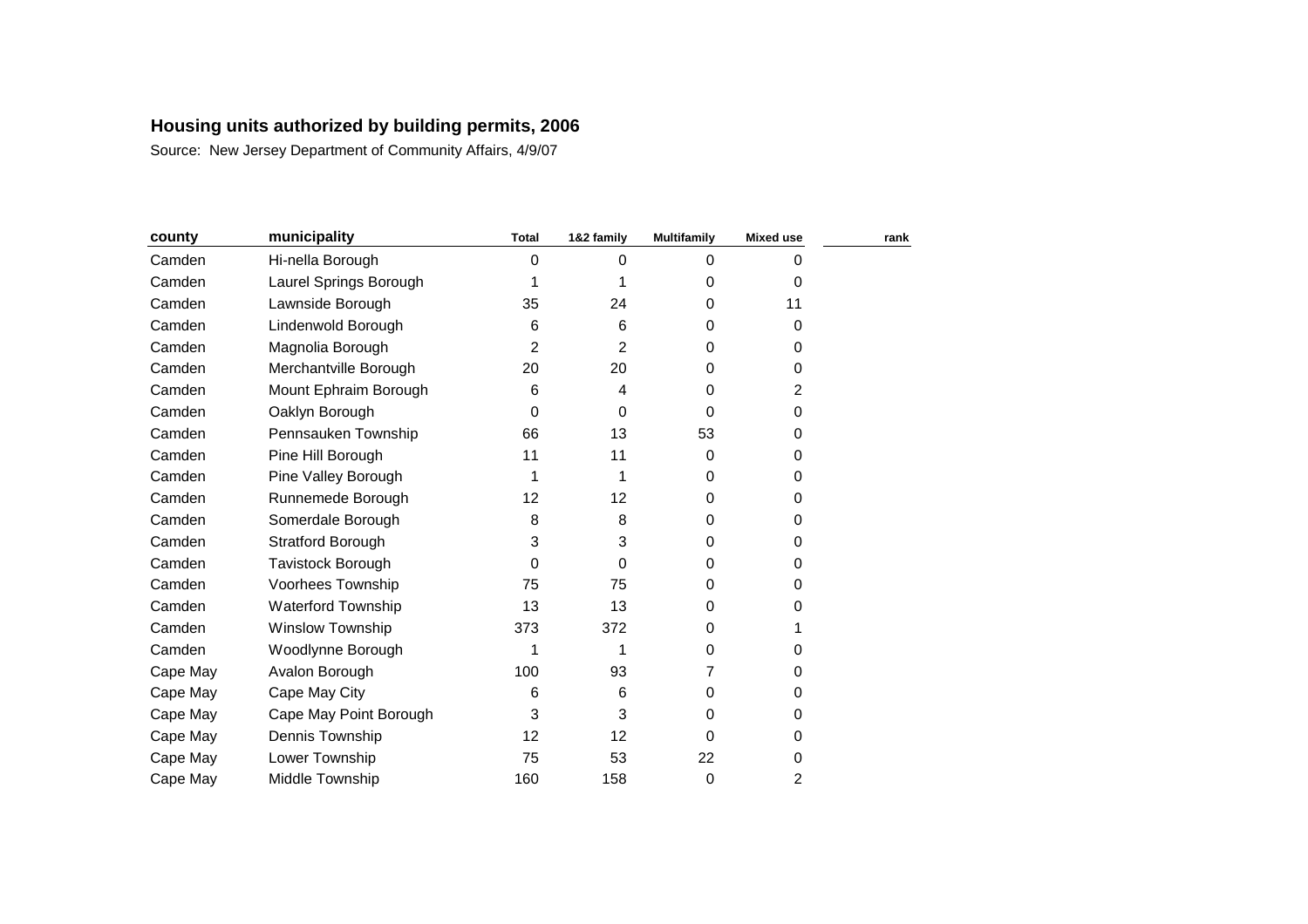| county     | municipality                    | <b>Total</b> | 1&2 family | <b>Multifamily</b> | <b>Mixed use</b> | rank |
|------------|---------------------------------|--------------|------------|--------------------|------------------|------|
| Cape May   | North Wildwood City             | 308          | 193        | 115                | 0                |      |
| Cape May   | Ocean City                      | 291          | 280        | 11                 | 0                |      |
| Cape May   | Sea Isle City                   | 142          | 142        | $\Omega$           | 0                |      |
| Cape May   | Stone Harbor Borough            | 36           | 36         | $\Omega$           | 0                |      |
| Cape May   | <b>Upper Township</b>           | 33           | 33         | 0                  | 0                |      |
| Cape May   | West Cape May Borough           | 8            | 4          | 4                  | 0                |      |
| Cape May   | West Wildwood Borough           | 26           | 26         | 0                  | 0                |      |
| Cape May   | <b>Wildwood City</b>            | 197          | 179        | 18                 | 0                |      |
| Cape May   | Wildwood Crest Borough          | 245          | 90         | 155                | 0                |      |
| Cape May   | Woodbine Borough                | 19           | 18         | 0                  | 1                |      |
| Cumberland | <b>Bridgeton City</b>           | 63           | 63         | $\Omega$           | 0                |      |
| Cumberland | <b>Commercial Township</b>      | 21           | 21         | 0                  | 0                |      |
| Cumberland | <b>Deerfield Township</b>       | 16           | 15         | $\Omega$           | 1                |      |
| Cumberland | Downe Township                  | 4            | 4          | 0                  | 0                |      |
| Cumberland | <b>Fairfield Township</b>       | 14           | 13         | 0                  | 1                |      |
| Cumberland | <b>Greenwich Township</b>       | 0            | $\Omega$   | $\Omega$           | 0                |      |
| Cumberland | <b>Hopewell Township</b>        | 3            | 3          | 0                  | 0                |      |
| Cumberland | Lawrence Township               | 7            | 7          | $\Omega$           | 0                |      |
| Cumberland | Maurice River Township          | 13           | 13         | 0                  | 0                |      |
| Cumberland | <b>Millville City</b>           | 206          | 197        | 9                  | 0                |      |
| Cumberland | Shiloh Borough                  | 0            | 0          | 0                  | 0                |      |
| Cumberland | <b>Stow Creek Township</b>      | 3            | 3          | $\Omega$           | 0                |      |
| Cumberland | <b>Upper Deerfield Township</b> | 70           | 51         | 17                 | 2                |      |
| Cumberland | <b>Vineland City</b>            | 263          | 259        | 4                  | 0                |      |
| Essex      | <b>Belleville Town</b>          | 166          | 36         | 130                | 0                |      |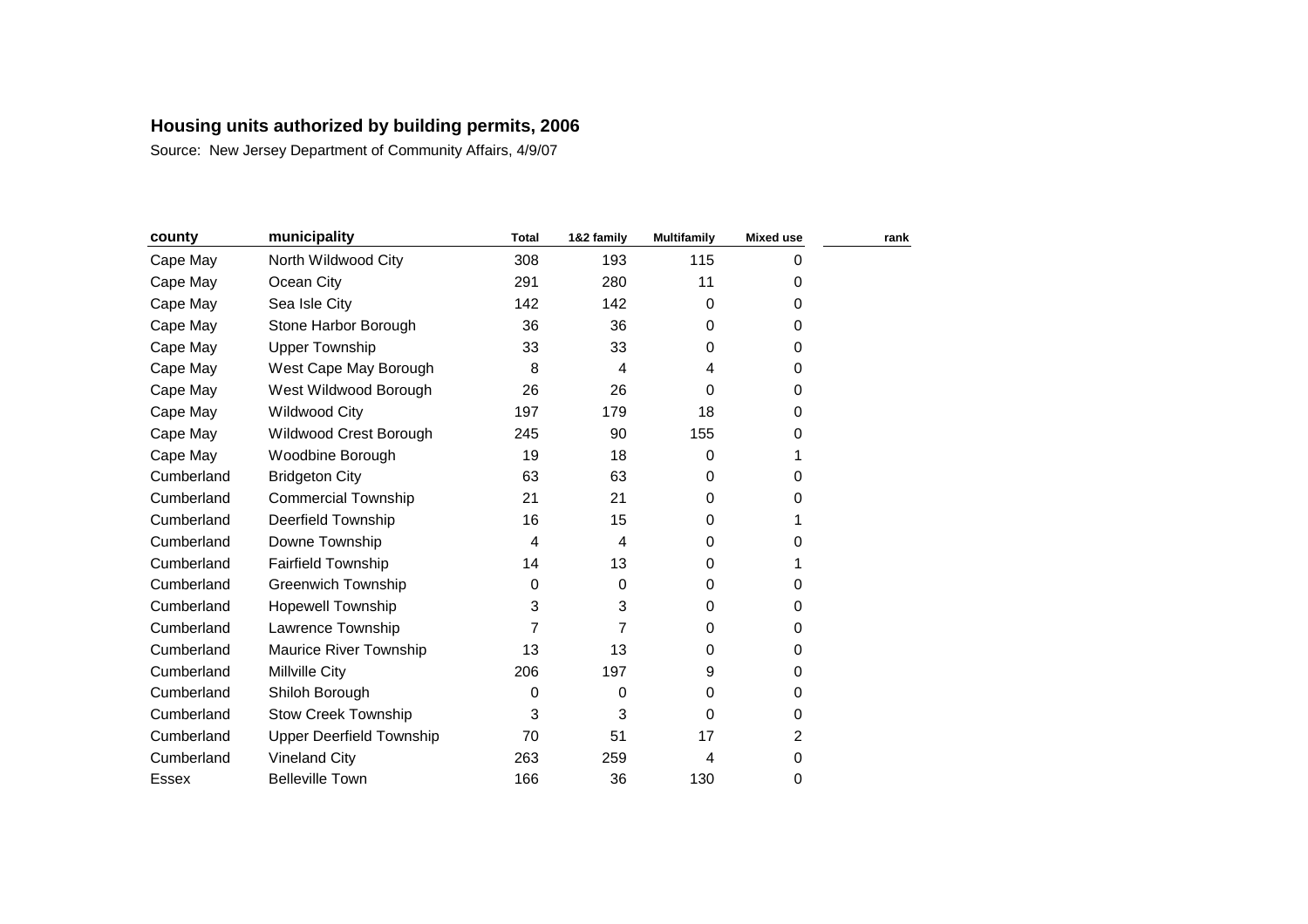| county       | municipality                | <b>Total</b> | 1&2 family | <b>Multifamily</b> | <b>Mixed use</b> | rank |
|--------------|-----------------------------|--------------|------------|--------------------|------------------|------|
| <b>Essex</b> | <b>Bloomfield Township</b>  | 43           | 43         | $\Omega$           | 0                |      |
| <b>Essex</b> | <b>Caldwell Township</b>    | 6            | 6          | 0                  | 0                |      |
| Essex        | Cedar Grove Township        | 16           | 13         | $\overline{2}$     |                  |      |
| <b>Essex</b> | East Orange City            | 102          | 99         | 3                  | 0                |      |
| <b>Essex</b> | <b>Essex Fells Township</b> | 1            | 1          | 0                  | 0                |      |
| <b>Essex</b> | <b>Fairfield Township</b>   | 9            | 9          | 0                  | 0                |      |
| Essex        | Glen Ridge Borough          | 2            | 2          | $\Omega$           | 0                |      |
| Essex        | Irvington Township          | 115          | 106        | 9                  | 0                |      |
| Essex        | Livingston Township         | 89           | 89         | 0                  | 0                |      |
| <b>Essex</b> | Maplewood Township          | 6            | 6          | 0                  | 0                |      |
| <b>Essex</b> | Millburn Township           | 29           | 29         | 0                  | 0                |      |
| <b>Essex</b> | Montclair Township          | 154          | 48         | 105                |                  |      |
| <b>Essex</b> | <b>Newark City</b>          | 2,125        | 1,037      | 1,088              | 0                |      |
| <b>Essex</b> | North Caldwell Borough      | 9            | 9          | 0                  | 0                |      |
| <b>Essex</b> | Nutley Township             | 21           | 21         | 0                  | 0                |      |
| Essex        | City of Orange Township     | 29           | 26         | 3                  | 0                |      |
| Essex        | Roseland Borough            | 17           | 17         | $\Omega$           | 0                |      |
| Essex        | South Orange Village        | 14           | 0          | 14                 | 0                |      |
| Essex        | Verona Township             | 3            | 3          | $\Omega$           | 0                |      |
| <b>Essex</b> | West Caldwell Township      | 4            | 4          | $\Omega$           | 0                |      |
| <b>Essex</b> | West Orange Township        | 152          | 152        | 0                  | 0                |      |
| Gloucester   | Clayton Borough             | 11           | 11         | $\Omega$           | 0                |      |
| Gloucester   | Deptford Township           | 101          | 101        | 0                  | 0                |      |
| Gloucester   | East Greenwich Township     | 177          | 109        | 68                 | 0                |      |
| Gloucester   | <b>Elk Township</b>         | 13           | 13         | 0                  | 0                |      |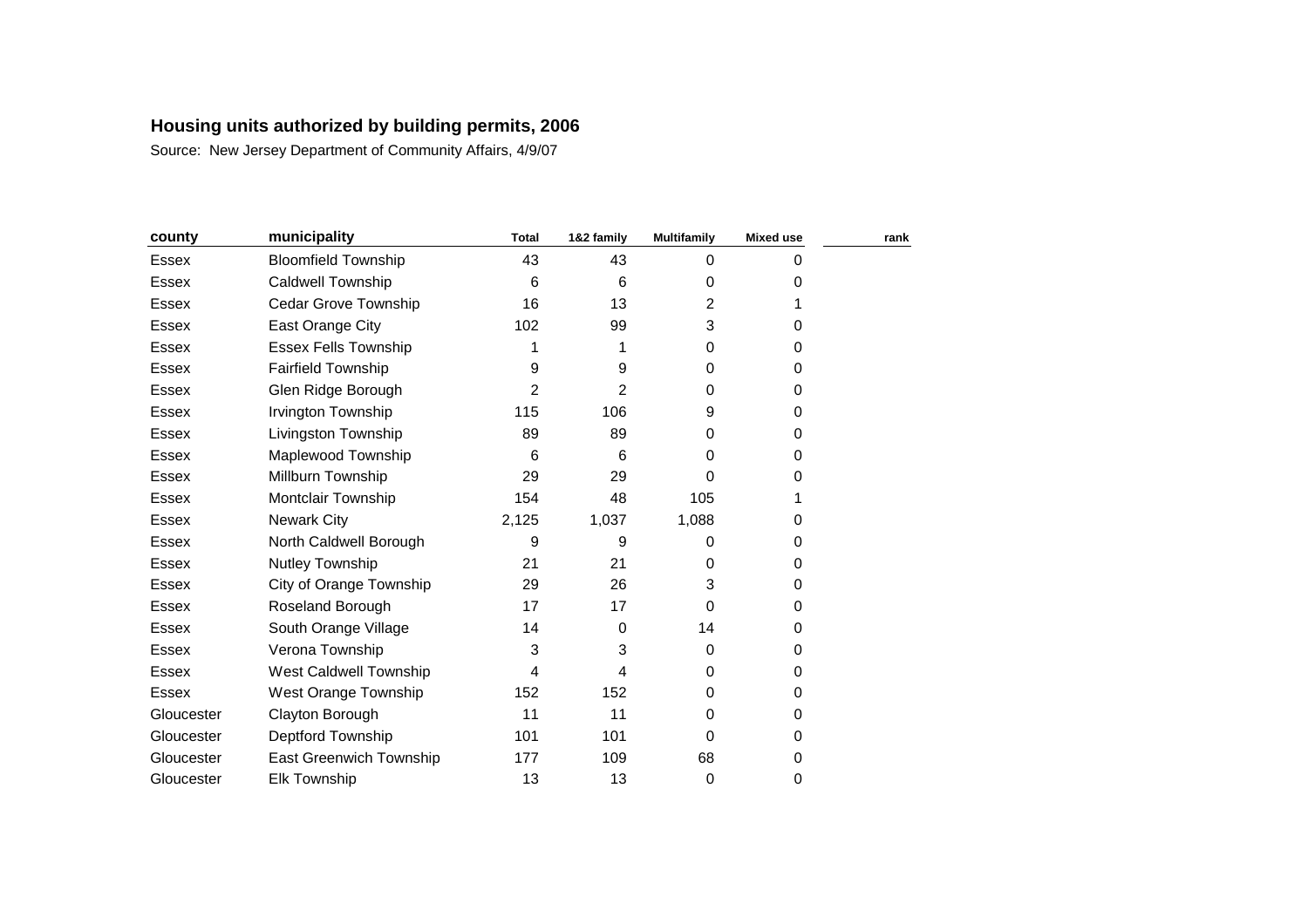| county     | municipality               | <b>Total</b> | 1&2 family | <b>Multifamily</b> | <b>Mixed use</b> | rank |
|------------|----------------------------|--------------|------------|--------------------|------------------|------|
| Gloucester | Franklin Township          | 117          | 117        | $\Omega$           | 0                |      |
| Gloucester | Glassboro Borough          | 76           | 74         | 2                  | 0                |      |
| Gloucester | <b>Greenwich Township</b>  | 11           | 11         | 0                  | 0                |      |
| Gloucester | Harrison Township          | 126          | 126        | 0                  | 0                |      |
| Gloucester | Logan Township             | $\mathbf 0$  | $\Omega$   | $\Omega$           | 0                |      |
| Gloucester | Mantua Township            | 122          | 91         | 27                 | 4                |      |
| Gloucester | Monroe Township            | 238          | 238        | $\Omega$           | 0                |      |
| Gloucester | National Park Borough      | 2            | 2          | 0                  | 0                |      |
| Gloucester | Newfield Borough           | 0            | 0          | $\Omega$           | 0                |      |
| Gloucester | Paulsboro Borough          | 6            | 6          | 0                  | 0                |      |
| Gloucester | Pitman Borough             | 4            | 4          | $\Omega$           | 0                |      |
| Gloucester | South Harrison Township    | 48           | 38         | 0                  | 10               |      |
| Gloucester | Swedesborough Borough      | 13           | 12         | 1                  | 0                |      |
| Gloucester | <b>Washington Township</b> | 13           | 13         | $\Omega$           | 0                |      |
| Gloucester | Wenonah Borough            | 5            | 5          | 0                  | 0                |      |
| Gloucester | West Deptford Township     | 92           | 25         | 67                 | 0                |      |
| Gloucester | Westville Borough          | 2            | 2          | $\Omega$           | 0                |      |
| Gloucester | <b>Woodbury City</b>       | 7            | 7          | $\Omega$           | 0                |      |
| Gloucester | Woodbury Heights Borough   | 5            | 4          | $\Omega$           |                  |      |
| Gloucester | <b>Woolwich Township</b>   | 103          | 103        | $\Omega$           | 0                |      |
| Hudson     | <b>Bayonne City</b>        | 99           | 61         | 37                 |                  |      |
| Hudson     | East Newark Borough        | $\mathbf 0$  | 0          | $\Omega$           | 0                |      |
| Hudson     | Guttenberg Town            | 52           | 6          | 36                 | 10               |      |
| Hudson     | Harrison Town              | 237          | 81         | 156                | 0                |      |
| Hudson     | Hoboken City               | 995          | 0          | 995                | 0                |      |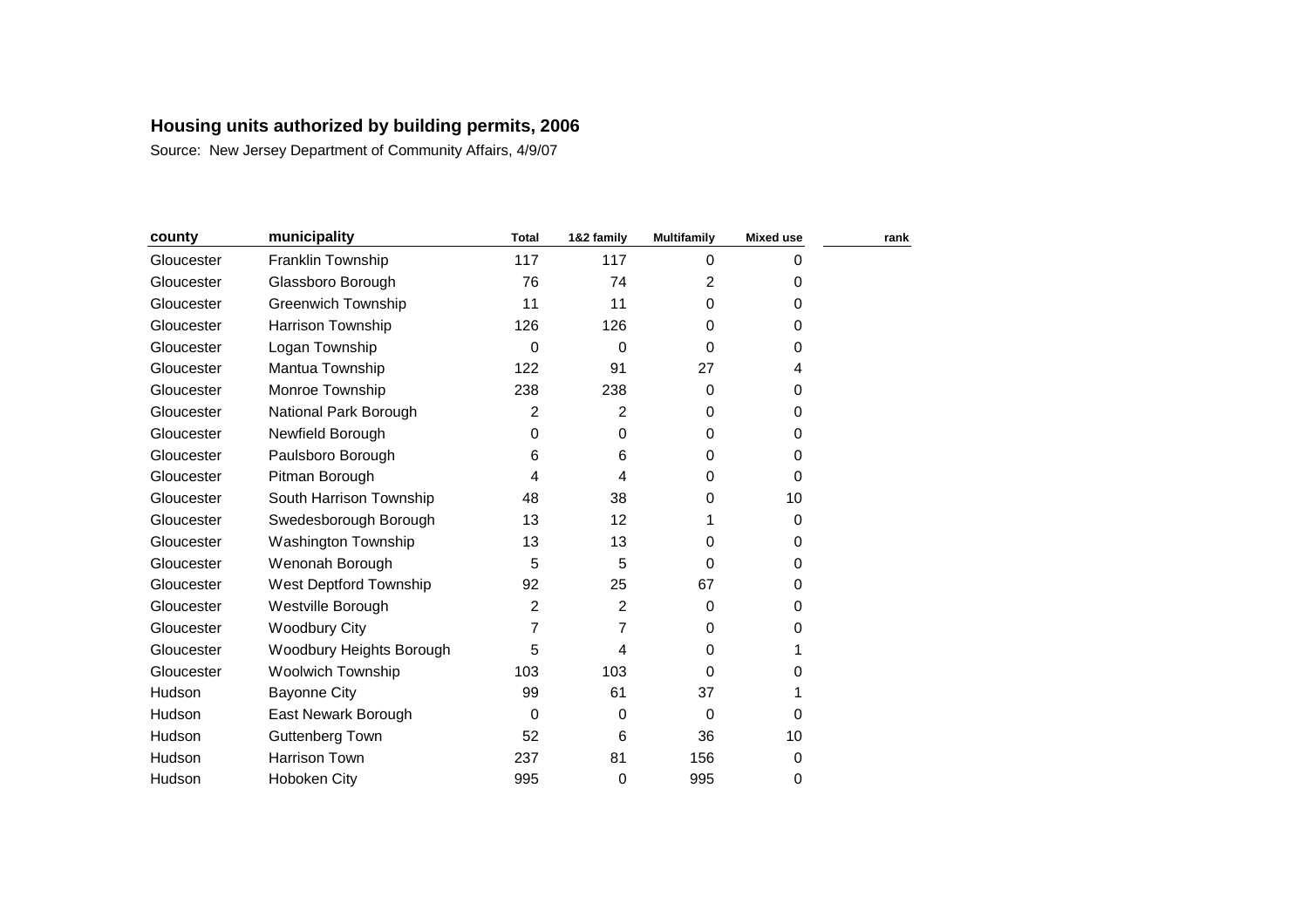| county    | municipality              | <b>Total</b> | 1&2 family | <b>Multifamily</b> | <b>Mixed use</b> | rank |
|-----------|---------------------------|--------------|------------|--------------------|------------------|------|
| Hudson    | Jersey City               | 2,578        | 586        | 1,992              | 0                |      |
| Hudson    | <b>Kearny Town</b>        | 28           | 28         | 0                  | 0                |      |
| Hudson    | North Bergen Township     | 32           | 23         | 9                  | 0                |      |
| Hudson    | Secaucus Town             | 11           | 11         | 0                  | 0                |      |
| Hudson    | <b>Union City</b>         | 50           | 2          | 48                 | 0                |      |
| Hudson    | Weehawken Township        | 1            |            | 0                  | 0                |      |
| Hudson    | West New York Town        | 406          | 24         | 382                | 0                |      |
| Hunterdon | Alexandria Township       | 36           | 36         | 0                  | 0                |      |
| Hunterdon | Bethlehem Township        | 3            | 3          | $\Omega$           | 0                |      |
| Hunterdon | <b>Bloomsbury Borough</b> | 0            | 0          | 0                  | 0                |      |
| Hunterdon | Califon Borough           | 0            | 0          | 0                  | 0                |      |
| Hunterdon | <b>Clinton Town</b>       | 0            | 0          | 0                  | 0                |      |
| Hunterdon | <b>Clinton Township</b>   | 12           | 12         | $\Omega$           | 0                |      |
| Hunterdon | <b>Delaware Township</b>  | 12           | 12         | 0                  | 0                |      |
| Hunterdon | East Amwell Township      | 3            | 3          | 0                  | 0                |      |
| Hunterdon | Flemington Borough        | 44           | 32         | 12                 | 0                |      |
| Hunterdon | Franklin Township         | 9            | 9          | $\Omega$           | 0                |      |
| Hunterdon | Frenchtown Borough        | 1            |            | 0                  | 0                |      |
| Hunterdon | Glen Gardner Borough      | 0            | 0          | $\Omega$           | 0                |      |
| Hunterdon | Hampton Borough           | 5            | 5          | 0                  | 0                |      |
| Hunterdon | High Bridge Borough       | 0            | 0          | 0                  | 0                |      |
| Hunterdon | <b>Holland Township</b>   | 10           | 10         | 0                  | 0                |      |
| Hunterdon | Kingwood Township         | 20           | 11         | 0                  | 9                |      |
| Hunterdon | Lambertville City         | 24           | 18         | 6                  | 0                |      |
| Hunterdon | Lebanon Borough           | 0            | 0          | 0                  | 0                |      |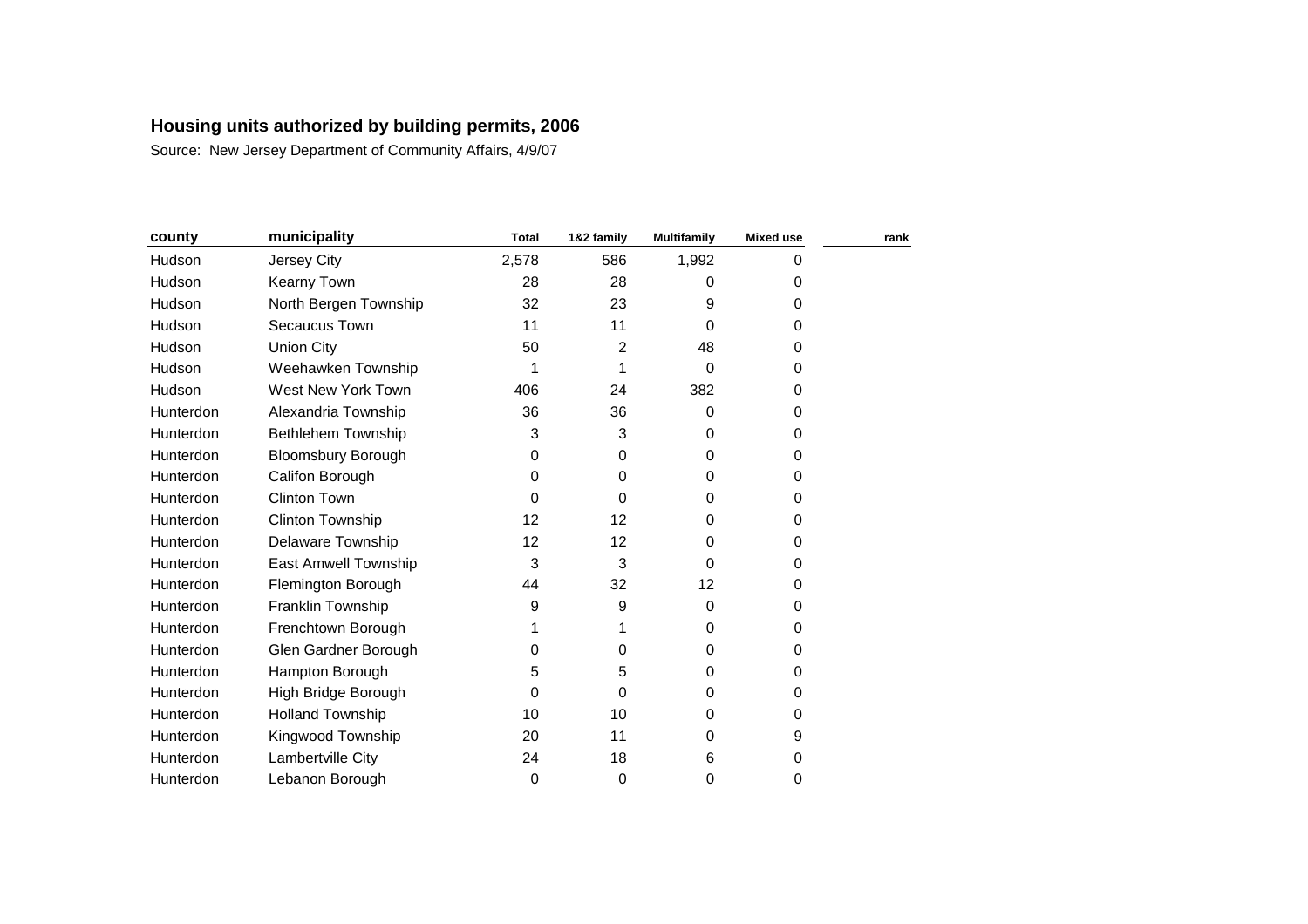| county    | municipality                   | <b>Total</b>   | 1&2 family     | <b>Multifamily</b> | <b>Mixed use</b> | rank |
|-----------|--------------------------------|----------------|----------------|--------------------|------------------|------|
| Hunterdon | Lebanon Township               | 9              | 9              | $\Omega$           | 0                |      |
| Hunterdon | Milford Borough                | 0              | $\Omega$       | 0                  | 0                |      |
| Hunterdon | Raritan Township               | 50             | 50             | 0                  | 0                |      |
| Hunterdon | <b>Readington Township</b>     | 17             | 17             | 0                  | 0                |      |
| Hunterdon | Stockton Borough               | $\overline{2}$ | $\overline{2}$ | $\Omega$           | 0                |      |
| Hunterdon | Tewksbury Township             | 26             | 7              | 19                 | 0                |      |
| Hunterdon | Union Township                 | 32             | 32             | $\Omega$           | 0                |      |
| Hunterdon | <b>West Amwell Township</b>    | 112            | 112            | 0                  | 0                |      |
| Mercer    | East Windsor Township          | 66             | 65             | 0                  | 1                |      |
| Mercer    | <b>Ewing Township</b>          | 7              | 7              | 0                  | 0                |      |
| Mercer    | <b>Hamilton Township</b>       | 312            | 156            | 154                | $\overline{c}$   |      |
| Mercer    | Hightstown Borough             | 32             | 32             | 0                  | 0                |      |
| Mercer    | Hopewell Borough               | 1              |                | $\Omega$           | 0                |      |
| Mercer    | <b>Hopewell Township</b>       | 16             | 16             | 0                  | 0                |      |
| Mercer    | Lawrence Township              | 42             | 42             | 0                  | 0                |      |
| Mercer    | Pennington Borough             | 4              | 4              | $\Omega$           | 0                |      |
| Mercer    | Princeton Borough              | 7              | 7              | 0                  | 0                |      |
| Mercer    | <b>Princeton Township</b>      | 23             | 23             | 0                  | 0                |      |
| Mercer    | <b>Trenton City</b>            | 144            | 22             | 110                | 12               |      |
| Mercer    | Washington Township            | 87             | 87             | $\Omega$           | 0                |      |
| Mercer    | West Windsor Township          | 160            | 160            | 0                  | 0                |      |
| Middlesex | Carteret Borough               | 191            | 47             | 144                | 0                |      |
| Middlesex | Cranbury Township              | 25             | 24             | 0                  |                  |      |
| Middlesex | Dunellen Borough               | 9              | 8              | 0                  |                  |      |
| Middlesex | <b>East Brunswick Township</b> | 23             | 23             | 0                  | 0                |      |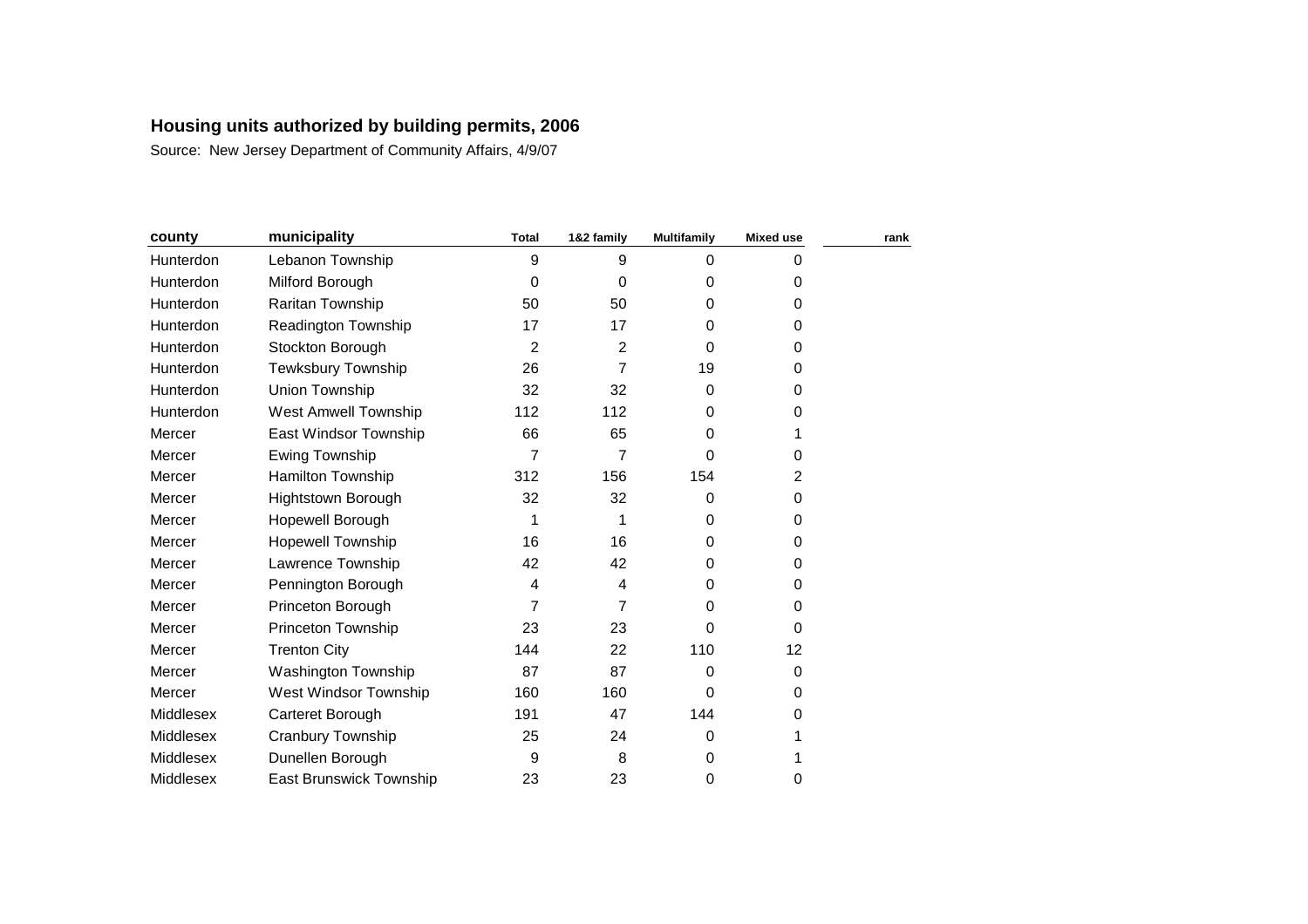| county    | municipality                 | <b>Total</b> | 1&2 family | <b>Multifamily</b> | <b>Mixed use</b> | rank |
|-----------|------------------------------|--------------|------------|--------------------|------------------|------|
| Middlesex | Edison Township              | 118          | 19         | 99                 | 0                |      |
| Middlesex | Helmetta Borough             | 0            | 0          | $\Omega$           | 0                |      |
| Middlesex | <b>Highland Park Borough</b> | 3            | 0          | $\Omega$           | 3                |      |
| Middlesex | Jamesburg Borough            | 1            |            | $\Omega$           | 0                |      |
| Middlesex | Old Bridge Township          | 294          | 260        | 34                 | 0                |      |
| Middlesex | Metuchen Borough             | 9            | 9          | 0                  | 0                |      |
| Middlesex | Middlesex Borough            | 17           | 11         | 6                  | 0                |      |
| Middlesex | Milltown Borough             | 1            |            | $\Omega$           | 0                |      |
| Middlesex | Monroe Township              | 836          | 469        | 367                | 0                |      |
| Middlesex | <b>New Brunswick City</b>    | 160          | 13         | 147                | 0                |      |
| Middlesex | North Brunswick Township     | 12           | 12         | 0                  | 0                |      |
| Middlesex | Perth Amboy City             | 302          | 53         | 249                | 0                |      |
| Middlesex | Piscataway Township          | 63           | 31         | 32                 | 0                |      |
| Middlesex | Plainsboro Township          | 129          | 36         | 93                 | 0                |      |
| Middlesex | Sayreville Borough           | 25           | 24         | 1                  | 0                |      |
| Middlesex | South Amboy City             | 11           | 3          | 8                  | 0                |      |
| Middlesex | South Brunswick Township     | 172          | 114        | 58                 | 0                |      |
| Middlesex | South Plainfield Borough     | 14           | 14         | $\Omega$           | 0                |      |
| Middlesex | South River Borough          | 6            | 6          | $\Omega$           | 0                |      |
| Middlesex | Spotswood Borough            | 6            | 6          | $\Omega$           | 0                |      |
| Middlesex | Woodbridge Township          | 48           | 48         | 0                  | 0                |      |
| Monmouth  | Allenhurst Borough           | 0            | 0          | 0                  | 0                |      |
| Monmouth  | Allentown Borough            | 3            | 3          | 0                  | 0                |      |
| Monmouth  | <b>Asbury Park City</b>      | 165          | 4          | 161                | 0                |      |
| Monmouth  | Atlantic Highlands Borough   | 0            | 0          | 0                  | 0                |      |
|           |                              |              |            |                    |                  |      |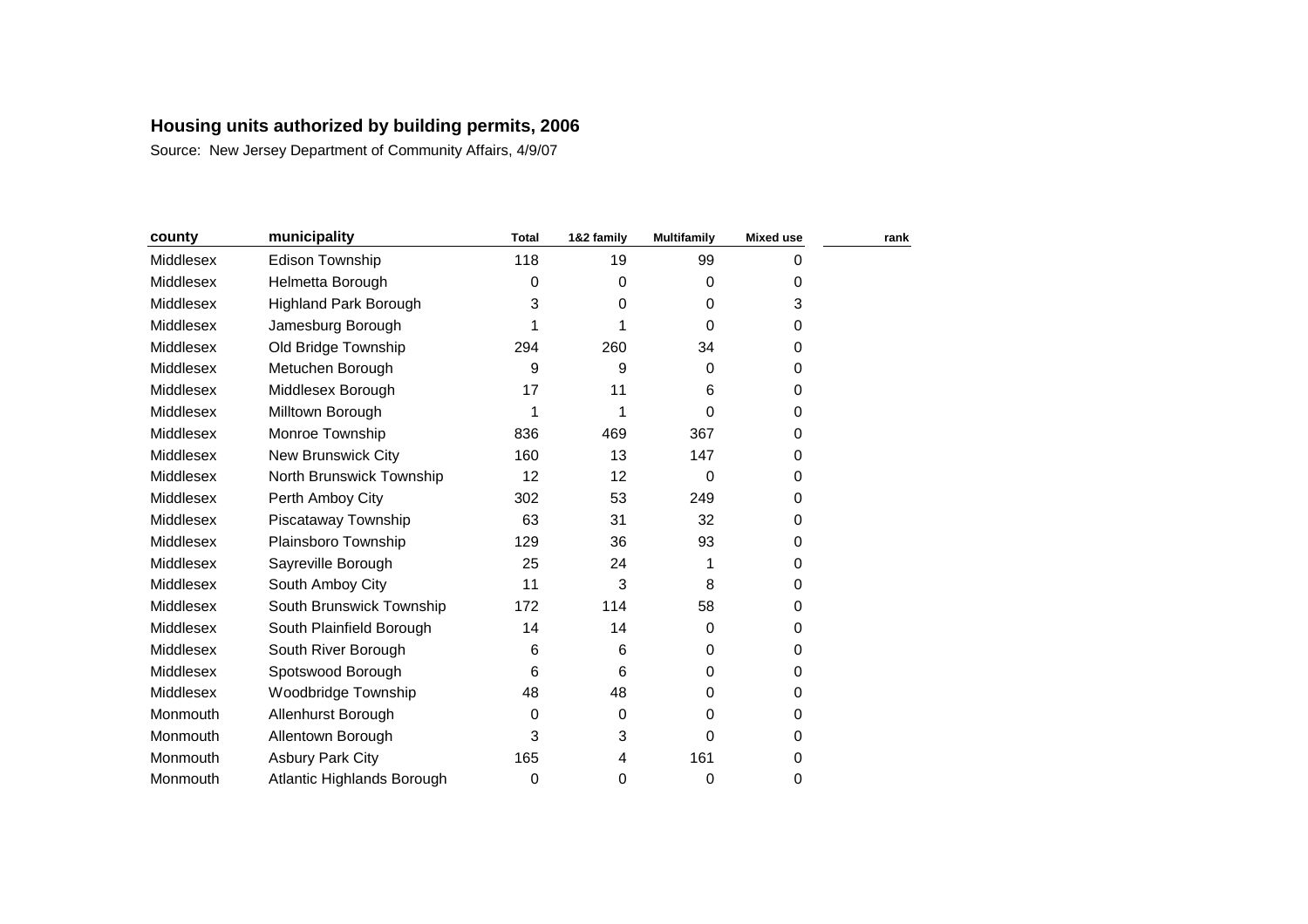| county   | municipality                 | <b>Total</b>   | 1&2 family | <b>Multifamily</b> | <b>Mixed use</b> | rank |
|----------|------------------------------|----------------|------------|--------------------|------------------|------|
| Monmouth | Avon-by-the-Sea Borough      | 10             | 9          | $\Omega$           |                  |      |
| Monmouth | Belmar Borough               | 26             | 26         | 0                  | 0                |      |
| Monmouth | <b>Bradley Beach Borough</b> | 10             | 10         | 0                  | 0                |      |
| Monmouth | <b>Brielle Borough</b>       | 25             | 25         | 0                  | 0                |      |
| Monmouth | <b>Colts Neck Township</b>   | 12             | 12         | 0                  | 0                |      |
| Monmouth | Deal Borough                 | 9              | 9          | $\Omega$           | 0                |      |
| Monmouth | Eatontown Borough            | 5              | 5          | 0                  | 0                |      |
| Monmouth | Englishtown Borough          | 0              | $\Omega$   | $\Omega$           | 0                |      |
| Monmouth | Fair Haven Borough           | 19             | 19         | $\Omega$           | 0                |      |
| Monmouth | Farmingdale Borough          | 6              | 0          | 6                  | 0                |      |
| Monmouth | Freehold Borough             | $\overline{7}$ | 7          | $\Omega$           | 0                |      |
| Monmouth | Freehold Township            | 11             | 11         | 0                  | 0                |      |
| Monmouth | Highlands Borough            | 8              | 8          | $\Omega$           | 0                |      |
| Monmouth | Holmdel Township             | 16             | 16         | 0                  | 0                |      |
| Monmouth | <b>Howell Township</b>       | 86             | 86         | 0                  | 0                |      |
| Monmouth | Interlaken Borough           | 0              | 0          | $\Omega$           | 0                |      |
| Monmouth | Keansburg Borough            | 5              | 5          | $\Omega$           | 0                |      |
| Monmouth | Keyport Borough              | 17             | 17         | $\Omega$           | 0                |      |
| Monmouth | Little Silver Borough        | 10             | 10         | 0                  | 0                |      |
| Monmouth | Loch Arbour Village          | 0              | $\Omega$   | $\Omega$           | 0                |      |
| Monmouth | Long Branch City             | 140            | 85         | 55                 | 0                |      |
| Monmouth | Manalapan Township           | 414            | 313        | 101                | 0                |      |
| Monmouth | Manasquan Borough            | 33             | 33         | 0                  | 0                |      |
| Monmouth | Marlboro Township            | 90             | 72         | 18                 | 0                |      |
| Monmouth | Matawan Borough              | 3              | 3          | 0                  | 0                |      |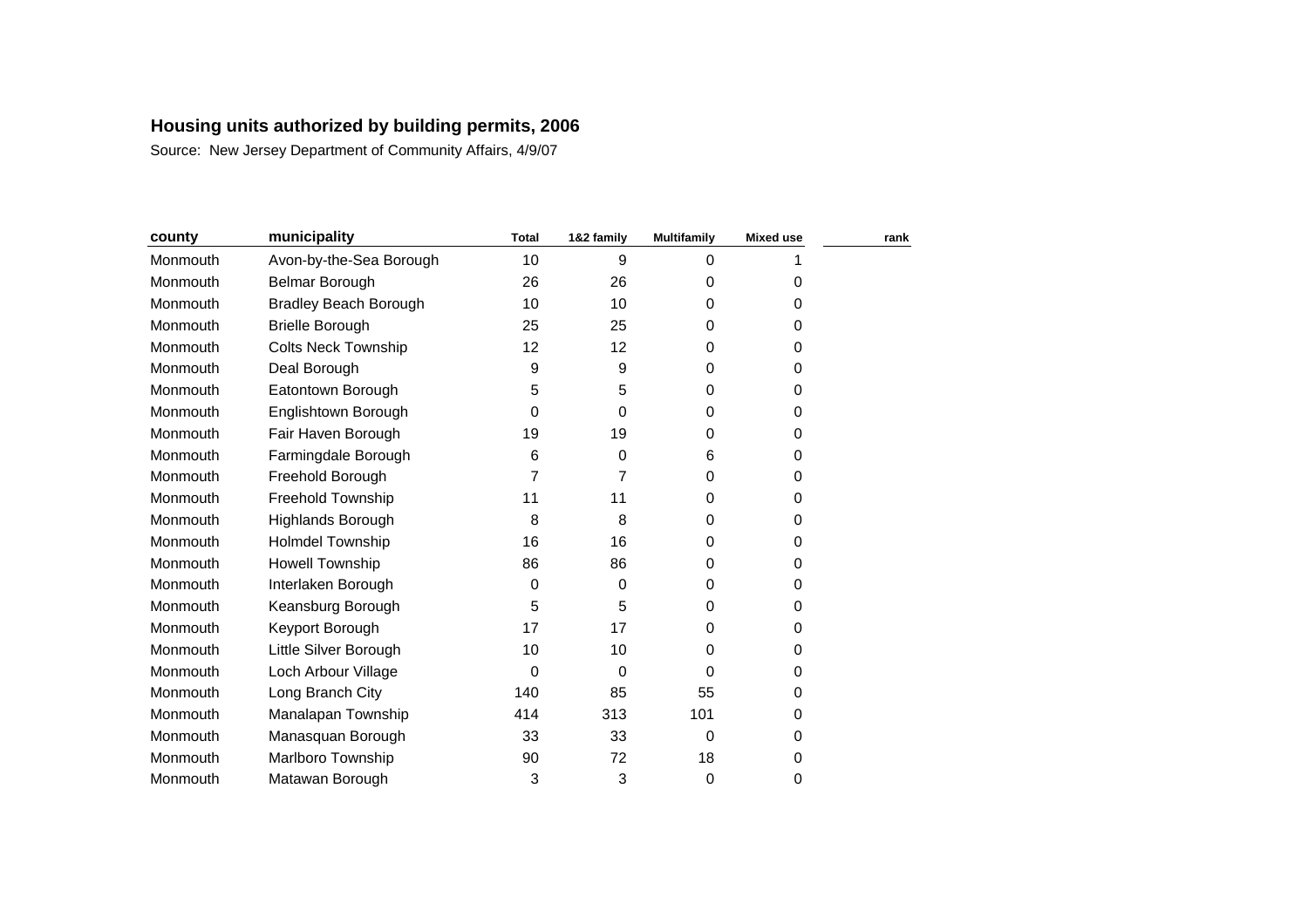| county        | municipality                   | <b>Total</b> | 1&2 family | <b>Multifamily</b> | <b>Mixed use</b> | rank |
|---------------|--------------------------------|--------------|------------|--------------------|------------------|------|
| Monmouth      | Aberdeen Township              | 17           | 17         | $\Omega$           | 0                |      |
| Monmouth      | Middletown Township            | 236          | 82         | 154                | 0                |      |
| Monmouth      | Millstone Township             | 24           | 24         | 0                  | 0                |      |
| Monmouth      | Monmouth Beach Borough         | 12           | 12         | $\Omega$           | 0                |      |
| Monmouth      | Neptune Township               | 8            | 8          | 0                  | 0                |      |
| Monmouth      | Neptune City Borough           | 0            | 0          | $\Omega$           | 0                |      |
| Monmouth      | <b>Tinton Falls Borough</b>    | 151          | 55         | 96                 | 0                |      |
| Monmouth      | Ocean Township                 | 110          | 109        | $\Omega$           |                  |      |
| Monmouth      | Oceanport Borough              | 4            | 4          | $\Omega$           | 0                |      |
| Monmouth      | <b>Hazlet Township</b>         | 8            | 8          | $\Omega$           | 0                |      |
| Monmouth      | Red Bank Borough               | 54           | 9          | 45                 | 0                |      |
| Monmouth      | Roosevelt Borough              | 1            |            | 0                  | 0                |      |
| Monmouth      | Rumson Borough                 | 41           | 41         | $\Omega$           | 0                |      |
| Monmouth      | Sea Bright Borough             | 8            | 8          | 0                  | 0                |      |
| Monmouth      | Sea Girt Borough               | 20           | 20         | $\Omega$           | 0                |      |
| Monmouth      | Shrewsbury Borough             | 5            | 5          | $\Omega$           | 0                |      |
| Monmouth      | <b>Shrewsbury Township</b>     | 0            | 0          | 0                  | 0                |      |
| Monmouth      | Lake Como Borough              | 9            | 9          | $\Omega$           | 0                |      |
| Monmouth      | Spring Lake Borough            | 20           | 20         | $\Omega$           | 0                |      |
| Monmouth      | Spring Lake Heights Boro       | 13           | 13         | $\Omega$           | 0                |      |
| Monmouth      | Union Beach Borough            | 6            | 6          | 0                  | 0                |      |
| Monmouth      | <b>Upper Freehold Township</b> | 44           | 44         | $\Omega$           | 0                |      |
| Monmouth      | Wall Township                  | 81           | 50         | 30                 |                  |      |
| Monmouth      | West Long Branch Borough       | 7            | 7          | 0                  | 0                |      |
| <b>Morris</b> | <b>Boonton Town</b>            | 9            | 9          | 0                  | 0                |      |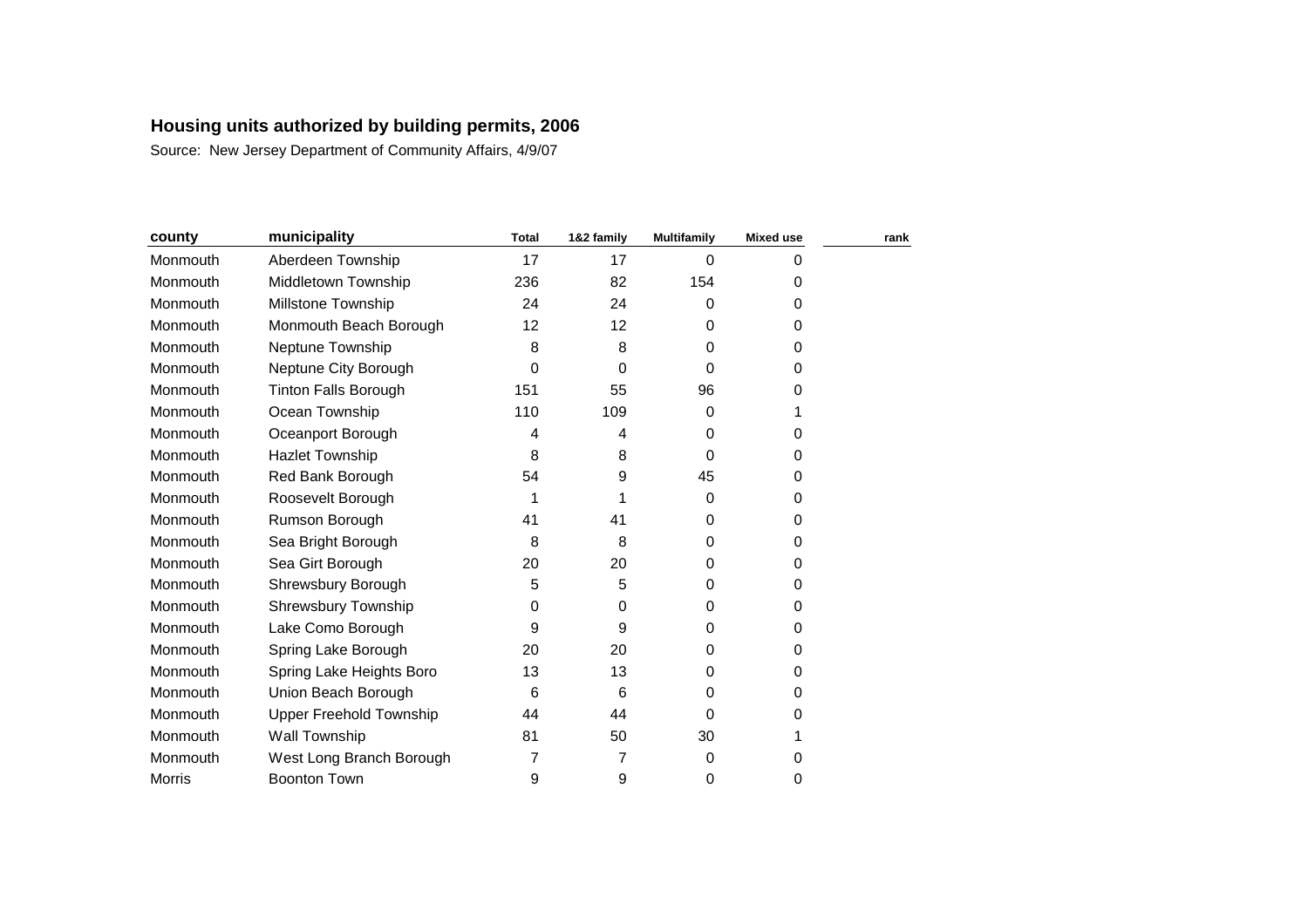| county        | municipality            | <b>Total</b> | 1&2 family | <b>Multifamily</b> | <b>Mixed use</b> | rank |
|---------------|-------------------------|--------------|------------|--------------------|------------------|------|
| Morris        | Boonton Township        | 19           | 19         | $\mathbf 0$        | 0                |      |
| <b>Morris</b> | <b>Butler Borough</b>   | 59           | 18         | 30                 | 11               |      |
| Morris        | Chatham Borough         | 8            | 8          | $\Omega$           | 0                |      |
| <b>Morris</b> | Chatham Township        | 55           | 40         | 15                 | 0                |      |
| Morris        | Chester Borough         | 7            | 3          | 4                  | 0                |      |
| <b>Morris</b> | <b>Chester Township</b> | 9            | 9          | $\Omega$           | 0                |      |
| Morris        | Denville Township       | 53           | 53         | $\Omega$           | 0                |      |
| Morris        | Dover Town              | 1            |            | 0                  | 0                |      |
| <b>Morris</b> | East Hanover Township   | 19           | 19         | 0                  | 0                |      |
| Morris        | Florham Park Borough    | 23           | 23         | $\Omega$           | 0                |      |
| <b>Morris</b> | Hanover Township        | 61           | 52         | 8                  | 1                |      |
| Morris        | Harding Township        | 8            | 8          | $\Omega$           | 0                |      |
| <b>Morris</b> | Jefferson Township      | 35           | 35         | $\Omega$           | 0                |      |
| Morris        | Kinnelon Borough        | 23           | 23         | $\Omega$           | 0                |      |
| Morris        | Lincoln Park Borough    | 6            | 6          | $\Omega$           | 0                |      |
| <b>Morris</b> | Madison Borough         | 32           | 32         | $\Omega$           | 0                |      |
| <b>Morris</b> | Mendham Borough         | 1            |            | 0                  | 0                |      |
| <b>Morris</b> | Mendham Township        | 13           | 13         | 0                  | 0                |      |
| Morris        | Mine Hill Township      | 1            |            | $\Omega$           | 0                |      |
| Morris        | Montville Township      | 36           | 36         | $\Omega$           | 0                |      |
| Morris        | Morris Township         | 15           | 15         | 0                  | 0                |      |
| Morris        | Morris Plains Borough   | 6            | 6          | 0                  | 0                |      |
| <b>Morris</b> | Morristown Town         | 287          | 0          | 285                | 2                |      |
| <b>Morris</b> | Mountain Lakes Borough  | 4            | 4          | 0                  | 0                |      |
| Morris        | Mount Arlington Borough | 36           | 12         | 24                 | 0                |      |
|               |                         |              |            |                    |                  |      |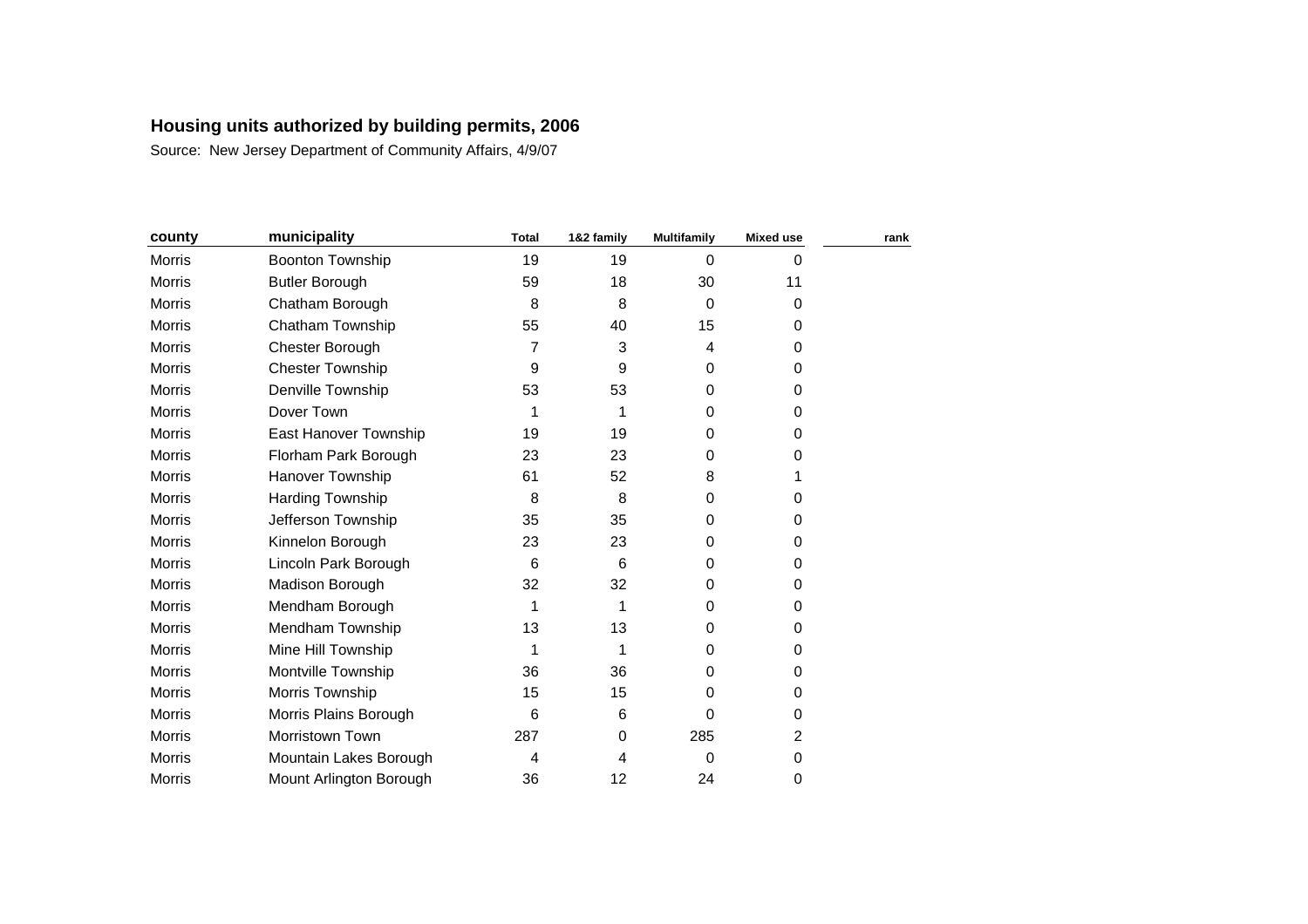| county        | municipality               | <b>Total</b>     | 1&2 family     | <b>Multifamily</b> | <b>Mixed use</b> | rank |
|---------------|----------------------------|------------------|----------------|--------------------|------------------|------|
| Morris        | Mount Olive Township       | 115              | 65             | 50                 | 0                |      |
| <b>Morris</b> | Netcong Borough            | $\overline{2}$   | $\overline{2}$ | $\Omega$           | 0                |      |
| Morris        | Parsippany-Troy Hills Twp  | 108              | 108            | 0                  | 0                |      |
| <b>Morris</b> | Long Hill Township         | $\overline{2}$   | 2              | 0                  | 0                |      |
| Morris        | Pequannock Township        | 139              | 10             | 129                | 0                |      |
| Morris        | Randolph Township          | 11               | 11             | $\Omega$           | 0                |      |
| Morris        | Riverdale Borough          | 93               | 14             | 79                 | 0                |      |
| Morris        | Rockaway Borough           | $\overline{2}$   | 2              | $\Omega$           | 0                |      |
| <b>Morris</b> | Rockaway Township          | 18               | 18             | 0                  | 0                |      |
| <b>Morris</b> | Roxbury Township           | 18               | 17             | $\Omega$           |                  |      |
| Morris        | Victory Gardens Borough    | $\boldsymbol{0}$ | $\Omega$       | $\Omega$           | 0                |      |
| Morris        | Washington Township        | 25               | 25             | 0                  | 0                |      |
| Morris        | <b>Wharton Borough</b>     | 5                | 5              | $\Omega$           | 0                |      |
| Ocean         | Barnegat Light Borough     | 0                | 0              | $\Omega$           | 0                |      |
| Ocean         | Bay Head Borough           | 14               | 14             | 0                  | 0                |      |
| Ocean         | Beach Haven Borough        | 18               | 17             |                    | 0                |      |
| Ocean         | Beachwood Borough          | 39               | 38             | 0                  | 1                |      |
| Ocean         | <b>Berkeley Township</b>   | 101              | 101            | 0                  | 0                |      |
| Ocean         | <b>Brick Township</b>      | 114              | 114            | $\Omega$           | 0                |      |
| Ocean         | <b>Toms River Township</b> | 254              | 252            | 2                  | 0                |      |
| Ocean         | Eagleswood Township        | 10               | 9              | 0                  |                  |      |
| Ocean         | Harvey Cedars Borough      | 0                | $\Omega$       | 0                  | 0                |      |
| Ocean         | Island Heights Borough     | 3                | 3              | 0                  | 0                |      |
| Ocean         | Jackson Township           | 405              | 404            | 0                  |                  |      |
| Ocean         | Lacey Township             | 69               | 67             | $\overline{2}$     | 0                |      |
|               |                            |                  |                |                    |                  |      |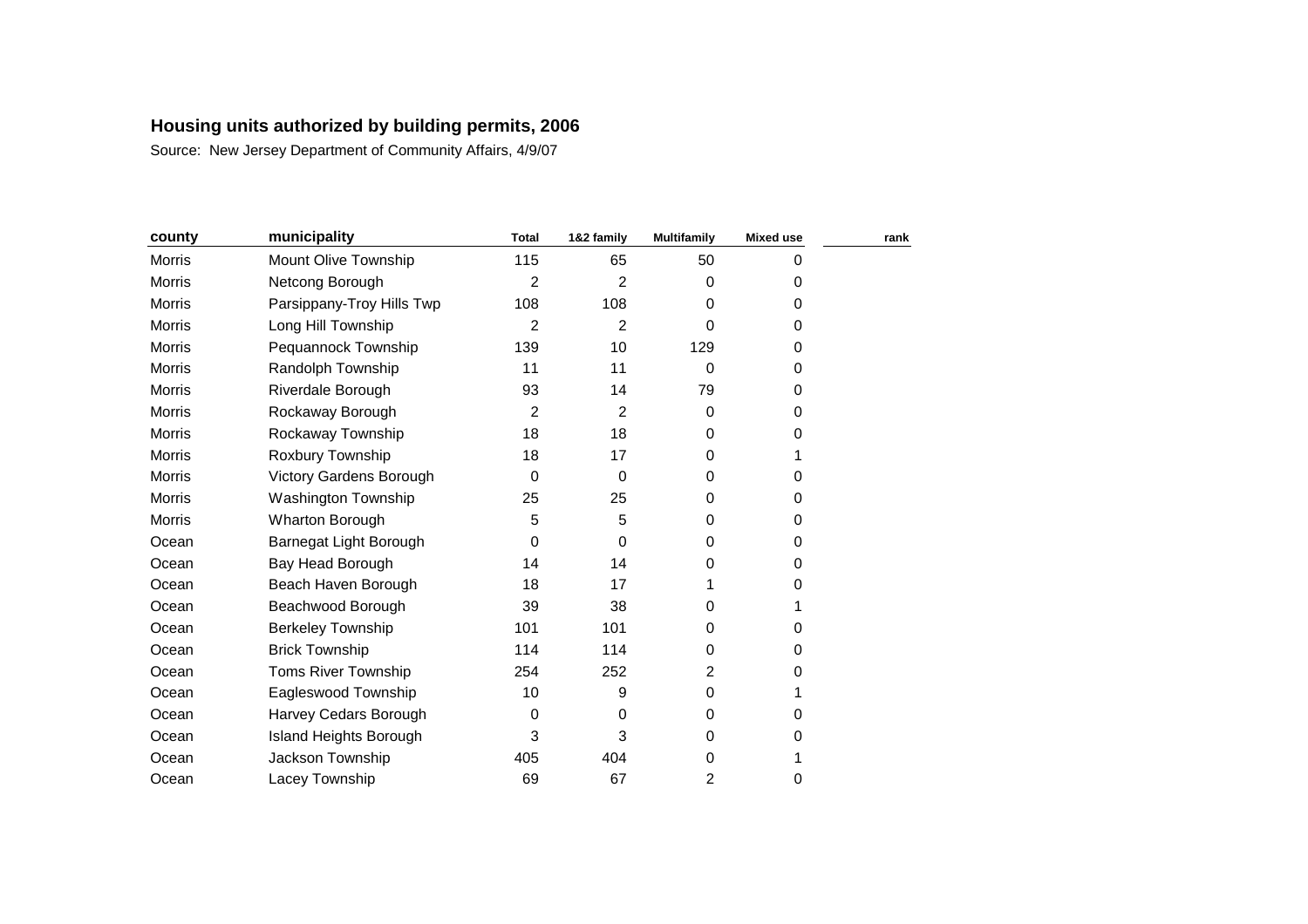| county  | municipality                | <b>Total</b> | 1&2 family | <b>Multifamily</b> | <b>Mixed use</b>        | rank |
|---------|-----------------------------|--------------|------------|--------------------|-------------------------|------|
| Ocean   | Lakehurst Borough           | 1            | $\Omega$   | $\Omega$           |                         |      |
| Ocean   | Lakewood Township           | 328          | 295        | 33                 | 0                       |      |
| Ocean   | Lavallette Borough          | 34           | 34         | $\mathbf 0$        | 0                       |      |
| Ocean   | Little Egg Harbor Township  | 169          | 153        | 0                  | 16                      |      |
| Ocean   | Long Beach Township         | 127          | 127        | 0                  | 0                       |      |
| Ocean   | <b>Manchester Township</b>  | 115          | 91         | 24                 | 0                       |      |
| Ocean   | Mantoloking Borough         | 1            |            | $\Omega$           | 0                       |      |
| Ocean   | Ocean Township              | 192          | 192        | 0                  | 0                       |      |
| Ocean   | Ocean Gate Borough          | 6            | 6          | 0                  | 0                       |      |
| Ocean   | Pine Beach Borough          | $\mathbf 0$  | 0          | 0                  | 0                       |      |
| Ocean   | <b>Plumsted Township</b>    | 23           | 23         | $\Omega$           | 0                       |      |
| Ocean   | Point Pleasant Borough      | 55           | 39         | 16                 | 0                       |      |
| Ocean   | Point Pleasant Beach Boro   | 20           | 20         | $\Omega$           | 0                       |      |
| Ocean   | Seaside Heights Borough     | 54           | 31         | 23                 | 0                       |      |
| Ocean   | Seaside Park Borough        | 13           | 13         | $\Omega$           | 0                       |      |
| Ocean   | Ship Bottom Borough         | 31           | 29         | 0                  | $\overline{\mathbf{c}}$ |      |
| Ocean   | South Toms River Borough    | 5            | 5          | $\Omega$           | 0                       |      |
| Ocean   | <b>Stafford Township</b>    | 119          | 117        | $\Omega$           | $\overline{c}$          |      |
| Ocean   | Surf City Borough           | 30           | 30         | 0                  | 0                       |      |
| Ocean   | <b>Tuckerton Borough</b>    | 10           | 1          | $\Omega$           | 9                       |      |
| Ocean   | <b>Barnegat Township</b>    | 311          | 307        | 0                  | 4                       |      |
| Passaic | <b>Bloomingdale Borough</b> | 1            | 1          | $\Omega$           | 0                       |      |
| Passaic | <b>Clifton City</b>         | 13           | 13         | 0                  | 0                       |      |
| Passaic | Haledon Borough             | 56           | 8          | 48                 | 0                       |      |
| Passaic | Hawthorne Borough           | 56           | 56         | 0                  | 0                       |      |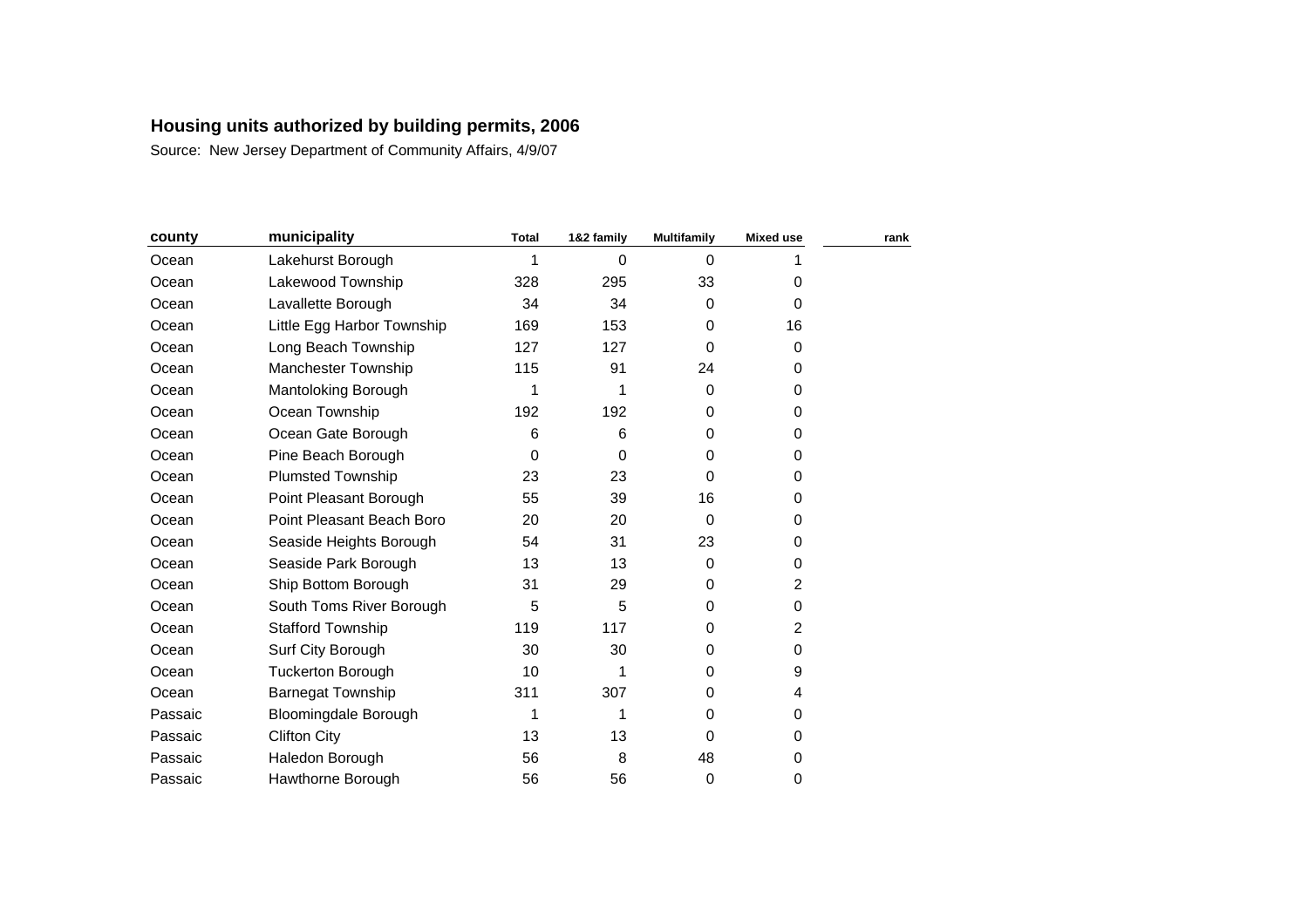| county  | municipality                  | <b>Total</b> | 1&2 family | <b>Multifamily</b> | <b>Mixed use</b> | rank |
|---------|-------------------------------|--------------|------------|--------------------|------------------|------|
| Passaic | Little Falls Township         | 8            | 8          | $\Omega$           | 0                |      |
| Passaic | North Haledon Borough         | 10           | 10         | 0                  | 0                |      |
| Passaic | Passaic City                  | 134          | 63         | 69                 | 2                |      |
| Passaic | Paterson City                 | 353          | 243        | 106                | 4                |      |
| Passaic | Pompton Lakes Borough         | 8            | 7          | $\Omega$           |                  |      |
| Passaic | Prospect Park Borough         | $\mathbf 0$  | 0          | 0                  | 0                |      |
| Passaic | Ringwood Borough              | 8            | 8          | $\Omega$           | 0                |      |
| Passaic | Totowa Borough                | 6            | 6          | 0                  | 0                |      |
| Passaic | Wanaque Borough               | 236          | 3          | 231                | $\overline{2}$   |      |
| Passaic | Wayne Township                | 21           | 21         | $\Omega$           | 0                |      |
| Passaic | West Milford Township         | 36           | 36         | $\Omega$           | 0                |      |
| Passaic | West Paterson Borough         | 192          | 58         | 134                | 0                |      |
| Salem   | Alloway Township              | 10           | 10         | $\Omega$           | 0                |      |
| Salem   | Elmer Borough                 | 0            | 0          | $\Omega$           | 0                |      |
| Salem   | Elsinboro Township            | 4            | 4          | $\Omega$           | 0                |      |
| Salem   | Lower Alloways Creek Twp      | 2            | 2          | $\Omega$           | 0                |      |
| Salem   | Mannington Township           | 4            | 4          | $\Omega$           | 0                |      |
| Salem   | <b>Oldmans Township</b>       | 2            | 2          | $\Omega$           | 0                |      |
| Salem   | Penns Grove Borough           | 1            |            | 0                  | 0                |      |
| Salem   | Pennsville Township           | 130          | 29         | 101                | 0                |      |
| Salem   | Pilesgrove Township           | 16           | 16         | $\Omega$           | 0                |      |
| Salem   | Pittsgrove Township           | 33           | 33         | $\Omega$           | 0                |      |
| Salem   | <b>Quinton Township</b>       | 10           | 10         | $\Omega$           | 0                |      |
| Salem   | Salem City                    | 60           | $\Omega$   | 60                 | 0                |      |
| Salem   | <b>Carneys Point Township</b> | 42           | 42         | 0                  | 0                |      |
|         |                               |              |            |                    |                  |      |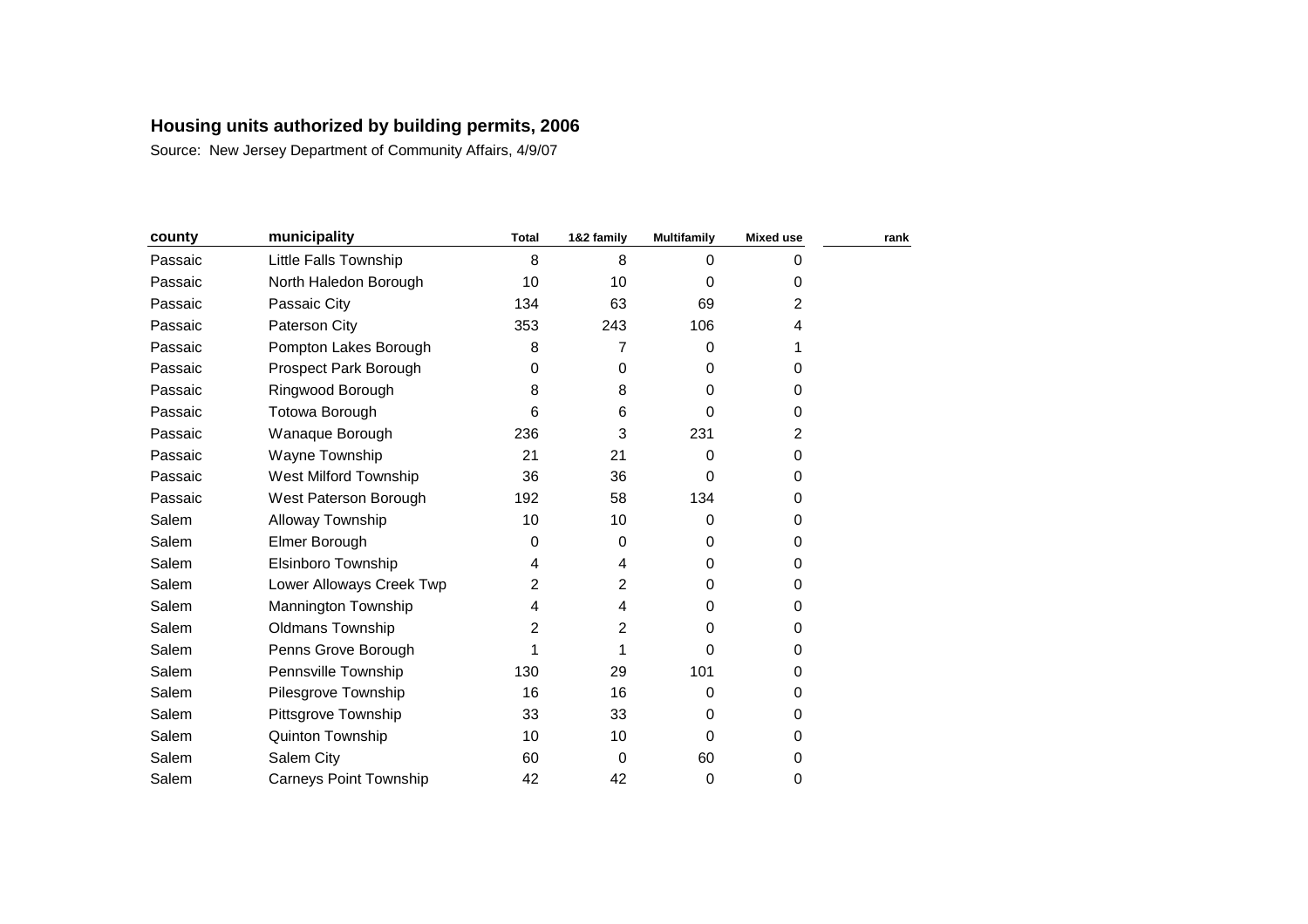| county   | municipality                | <b>Total</b> | 1&2 family | <b>Multifamily</b> | <b>Mixed use</b> | rank |
|----------|-----------------------------|--------------|------------|--------------------|------------------|------|
| Salem    | Upper Pittsgrove Township   | 8            |            |                    | 0                |      |
| Salem    | Woodstown Borough           | 28           | 26         | 0                  | 2                |      |
| Somerset | <b>Bedminster Township</b>  | 8            | 7          | 0                  |                  |      |
| Somerset | <b>Bernards Township</b>    | 22           | 22         | 0                  | 0                |      |
| Somerset | Bernardsville Borough       | 16           | 15         | $\Omega$           |                  |      |
| Somerset | Bound Brook Borough         | 48           | 0          | 48                 | 0                |      |
| Somerset | <b>Branchburg Township</b>  | 13           | 13         | $\Omega$           | 0                |      |
| Somerset | <b>Bridgewater Township</b> | 127          | 33         | 94                 | 0                |      |
| Somerset | Far Hills Borough           | 0            | $\Omega$   | $\Omega$           | 0                |      |
| Somerset | Franklin Township           | 313          | 308        | 5                  | 0                |      |
| Somerset | Green Brook Township        | 4            | 4          | $\Omega$           | 0                |      |
| Somerset | Hillsborough Township       | 51           | 39         | 12                 | 0                |      |
| Somerset | Manville Borough            | 9            | 9          | $\Omega$           | 0                |      |
| Somerset | Millstone Borough           | 0            | 0          | $\Omega$           | 0                |      |
| Somerset | Montgomery Township         | 6            | 6          | 0                  | 0                |      |
| Somerset | North Plainfield Borough    | 2            | 2          | 0                  | 0                |      |
| Somerset | Peapack-Gladstone Boro      | 3            | 3          | $\Omega$           | 0                |      |
| Somerset | Raritan Borough             | 4            | 4          | $\Omega$           | 0                |      |
| Somerset | Rocky Hill Borough          | 0            | 0          | 0                  | 0                |      |
| Somerset | Somerville Borough          | 0            | $\Omega$   | $\Omega$           | 0                |      |
| Somerset | South Bound Brook Boro      | 63           | 15         | 48                 | 0                |      |
| Somerset | Warren Township             | 36           | 36         | $\Omega$           | 0                |      |
| Somerset | Watchung Borough            | 21           | 21         | 0                  | 0                |      |
| Sussex   | Andover Borough             | 0            | 0          | 0                  | 0                |      |
| Sussex   | Andover Township            | 40           | 39         | 1                  | 0                |      |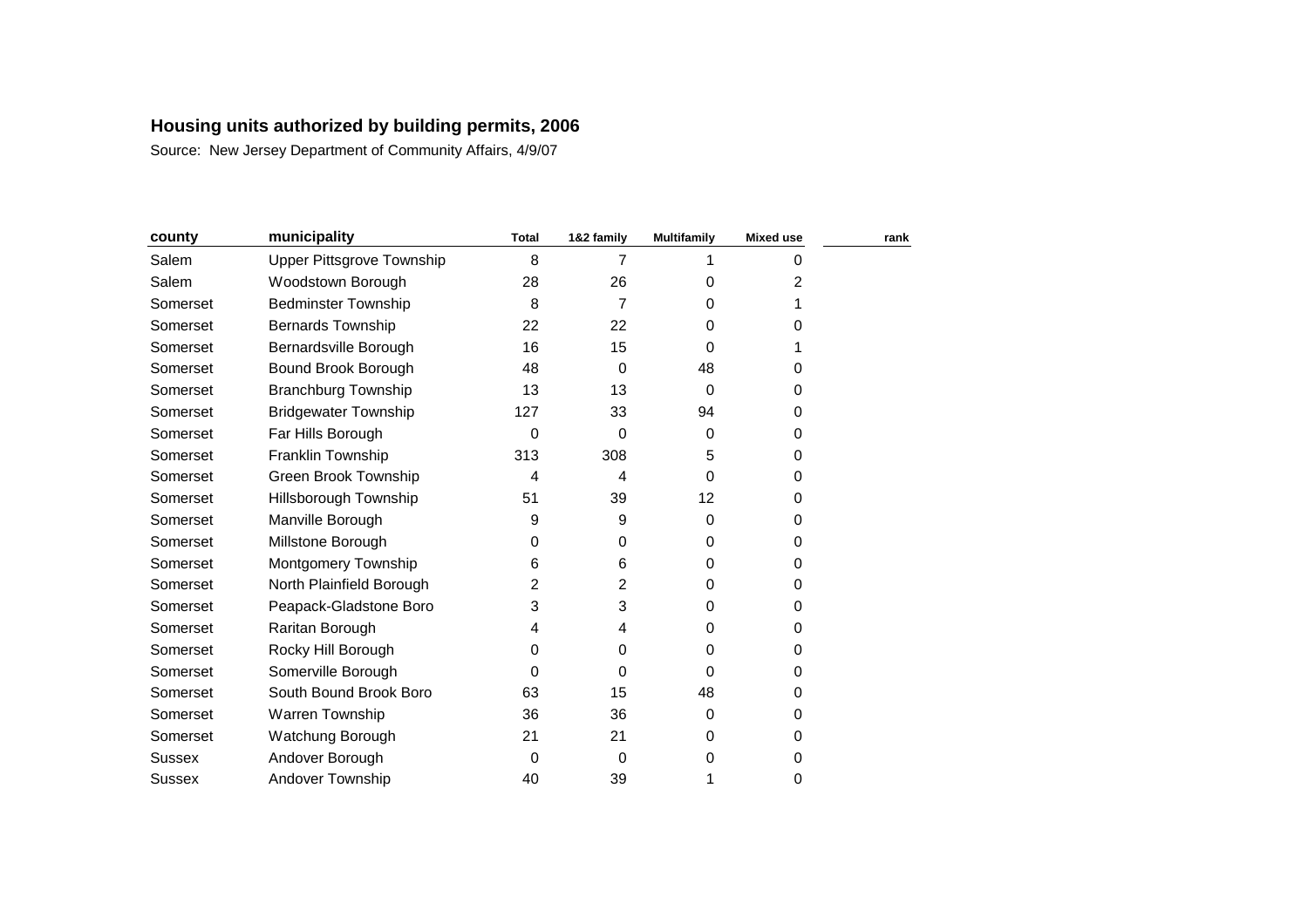| county        | municipality                     | <b>Total</b>   | 1&2 family     | <b>Multifamily</b> | <b>Mixed use</b> | rank |
|---------------|----------------------------------|----------------|----------------|--------------------|------------------|------|
| <b>Sussex</b> | <b>Branchville Borough</b>       | 1              |                | $\Omega$           | 0                |      |
| <b>Sussex</b> | Byram Township                   | 11             | 11             | $\Omega$           | 0                |      |
| <b>Sussex</b> | Frankford Township               | 12             | 12             | 0                  | 0                |      |
| Sussex        | Franklin Borough                 | 8              | 8              | 0                  | 0                |      |
| <b>Sussex</b> | Fredon Township                  | 19             | 19             | 0                  | 0                |      |
| <b>Sussex</b> | Green Township                   | 18             | 18             | $\Omega$           | 0                |      |
| Sussex        | Hamburg Borough                  | 0              | $\Omega$       | 0                  | 0                |      |
| <b>Sussex</b> | <b>Hampton Township</b>          | 16             | 16             | $\Omega$           | 0                |      |
| <b>Sussex</b> | <b>Hardyston Township</b>        | 116            | 99             | 17                 | 0                |      |
| Sussex        | <b>Hopatcong Borough</b>         | 22             | 22             | $\Omega$           | 0                |      |
| <b>Sussex</b> | Lafayette Township               | $\overline{2}$ | $\overline{2}$ | $\Omega$           | 0                |      |
| Sussex        | Montague Township                | 31             | 31             | 0                  | 0                |      |
| <b>Sussex</b> | Newton Town                      | 0              | $\Omega$       | $\Omega$           | 0                |      |
| <b>Sussex</b> | Ogdensburg Borough               | 0              | 0              | 0                  | 0                |      |
| <b>Sussex</b> | Sandyston Township               | 5              | 5              | $\Omega$           | 0                |      |
| <b>Sussex</b> | Sparta Township                  | 101            | 66             | 34                 |                  |      |
| <b>Sussex</b> | Stanhope Borough                 | 3              | 3              | $\Omega$           | 0                |      |
| <b>Sussex</b> | <b>Stillwater Township</b>       | 7              | 7              | $\Omega$           | 0                |      |
| Sussex        | Sussex Borough                   | 2              | 2              | 0                  | 0                |      |
| Sussex        | Vernon Township                  | 32             | 32             | 0                  | 0                |      |
| <b>Sussex</b> | Walpack Township                 | 0              | 0              | 0                  | 0                |      |
| Sussex        | Wantage Township                 | 81             | 81             | $\Omega$           | 0                |      |
| Union         | <b>Berkeley Heights Township</b> | 38             | 34             | 4                  | 0                |      |
| Union         | <b>Clark Township</b>            | 17             | 17             | 0                  | 0                |      |
| Union         | <b>Cranford Township</b>         | 47             | 47             | 0                  | 0                |      |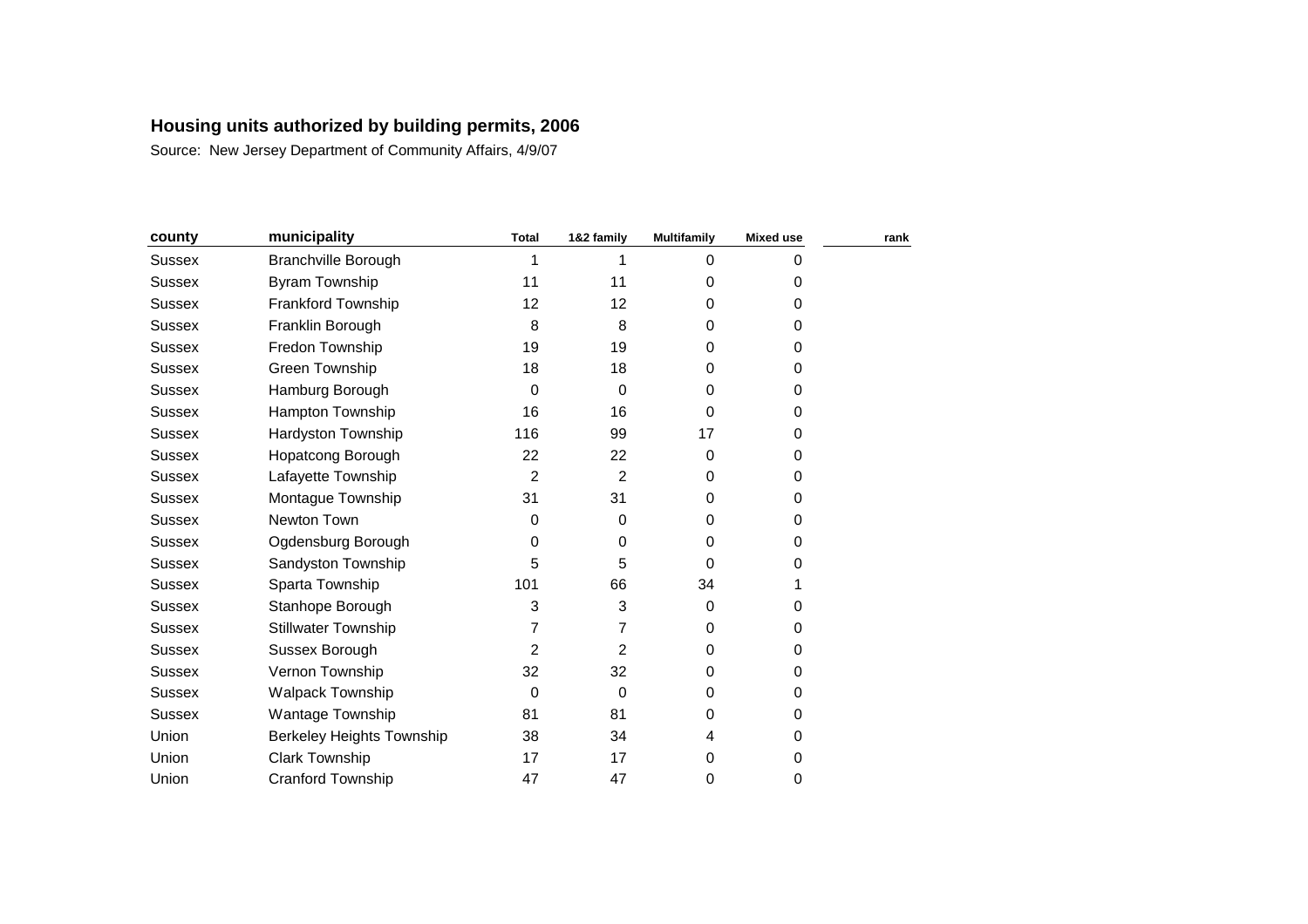| county | municipality               | <b>Total</b>   | 1&2 family     | <b>Multifamily</b> | <b>Mixed use</b> | rank |
|--------|----------------------------|----------------|----------------|--------------------|------------------|------|
| Union  | Elizabeth City             | 588            | 431            | 157                | 0                |      |
| Union  | Fanwood Borough            | 41             | 11             | 18                 | 12               |      |
| Union  | Garwood Borough            | 45             | 45             | $\Omega$           | 0                |      |
| Union  | Hillside Township          | 27             | 27             | $\Omega$           | 0                |      |
| Union  | Kenilworth Borough         | 18             | 18             | $\Omega$           | 0                |      |
| Union  | Linden City                | 117            | 39             | 78                 | 0                |      |
| Union  | Mountainside Borough       | 5              | 5              | $\Omega$           | 0                |      |
| Union  | New Providence Borough     | 54             | 27             | 27                 | 0                |      |
| Union  | <b>Plainfield City</b>     | 21             | 21             | $\Omega$           | 0                |      |
| Union  | <b>Rahway City</b>         | 316            | 44             | 272                | 0                |      |
| Union  | Roselle Borough            | 4              | $\overline{4}$ | 0                  | 0                |      |
| Union  | Roselle Park Borough       | 11             | 10             | $\Omega$           | 1                |      |
| Union  | Scotch Plains Township     | 71             | 71             | $\Omega$           | 0                |      |
| Union  | Springfield Township       | 96             | 3              | 93                 | 0                |      |
| Union  | Summit City                | 11             | 10             | 0                  | 1                |      |
| Union  | Union Township             | 28             | 20             | 8                  | 0                |      |
| Union  | <b>Westfield Town</b>      | 88             | 81             | $\Omega$           | 7                |      |
| Union  | Winfield Township          | 0              | $\Omega$       | $\Omega$           | 0                |      |
| Warren | Allamuchy Township         | 180            | 12             | 168                | 0                |      |
| Warren | Alpha Borough              | 2              | $\overline{2}$ | 0                  | 0                |      |
| Warren | <b>Belvidere Town</b>      | 1              |                | 0                  | 0                |      |
| Warren | <b>Blairstown Township</b> | 24             | 24             | $\Omega$           | 0                |      |
| Warren | Franklin Township          | 5              | 4              | $\Omega$           | 1                |      |
| Warren | Frelinghuysen Township     | 10             | 10             | 0                  | 0                |      |
| Warren | <b>Greenwich Township</b>  | $\overline{c}$ | 2              | 0                  | 0                |      |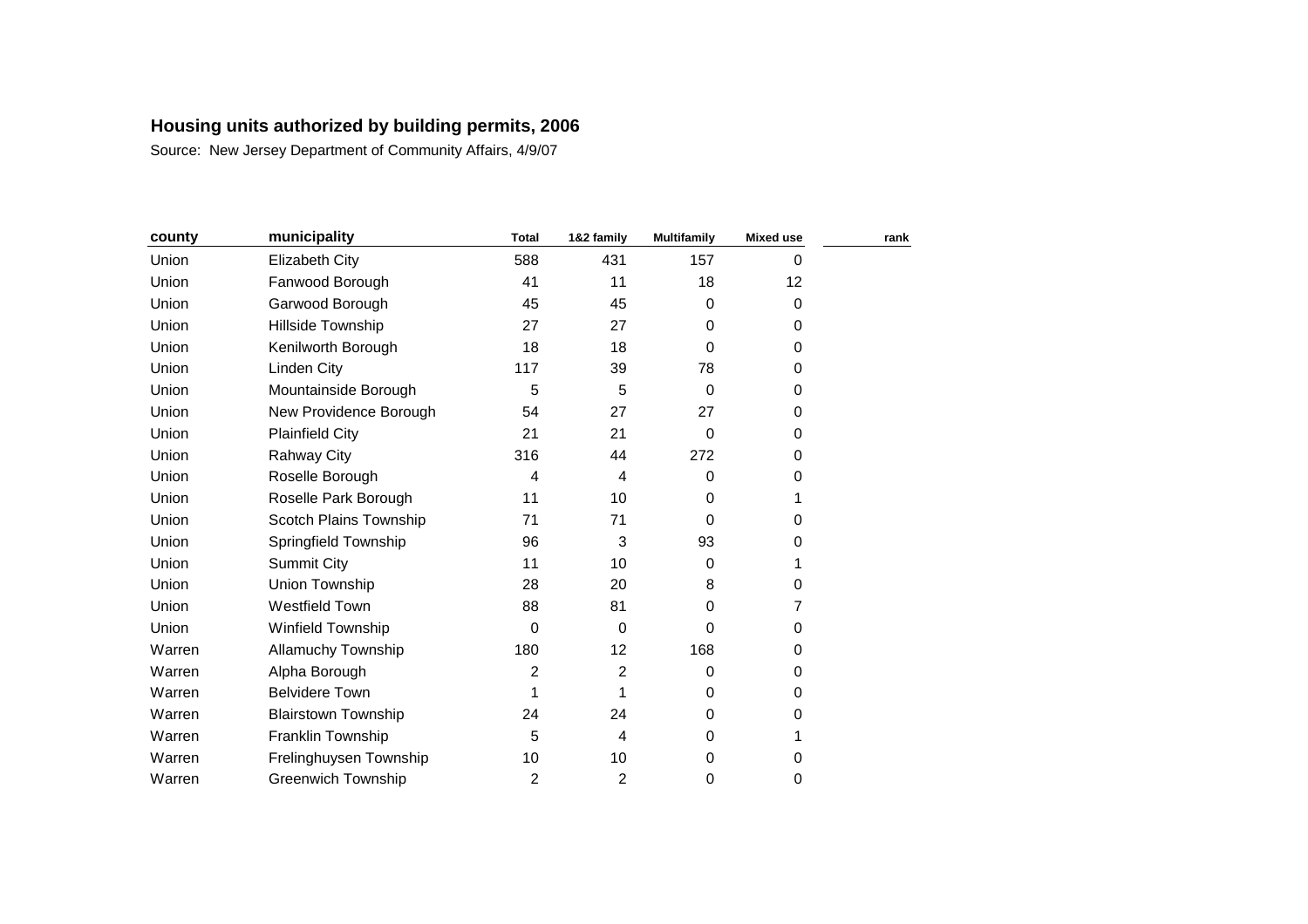| county | municipality             | Total             | 1&2 family | <b>Multifamily</b> | <b>Mixed use</b> | rank |
|--------|--------------------------|-------------------|------------|--------------------|------------------|------|
| Warren | Hackettstown Town        | 19                | 3          | 16                 | 0                |      |
| Warren | <b>Hardwick Township</b> | 2                 | 2          | 0                  | 0                |      |
| Warren | Harmony Township         | 6                 | 6          | 0                  | 0                |      |
| Warren | Hope Township            | 5                 | 5          | 0                  | 0                |      |
| Warren | Independence Township    | 4                 | 4          | O                  | 0                |      |
| Warren | Knowlton Township        | 10                | 9          |                    |                  |      |
| Warren | Liberty Township         | 14                | 13         | O                  |                  |      |
| Warren | Lopatcong Township       | 23                | 23         | 0                  | O                |      |
| Warren | Mansfield Township       | 9                 | 9          | 0                  | 0                |      |
| Warren | <b>Oxford Township</b>   | 4                 | 4          | 0                  | 0                |      |
| Warren | Pahaquary Township       | See Hardwick Twp. |            |                    |                  |      |
| Warren | Phillipsburg Town        | 17                | 17         | 0                  | 0                |      |
| Warren | Pohatcong Township       | 2                 | 2          | 0                  | 0                |      |
| Warren | Washington Borough       | 3                 | 3          | O                  | 0                |      |
| Warren | Washington Township      | 6                 | 6          | 0                  | 0                |      |
| Warren | White Township           | 36                | 12         | 24                 | 0                |      |
|        | <b>State Buildings</b>   | 2                 | 0          | 0                  | 2                |      |